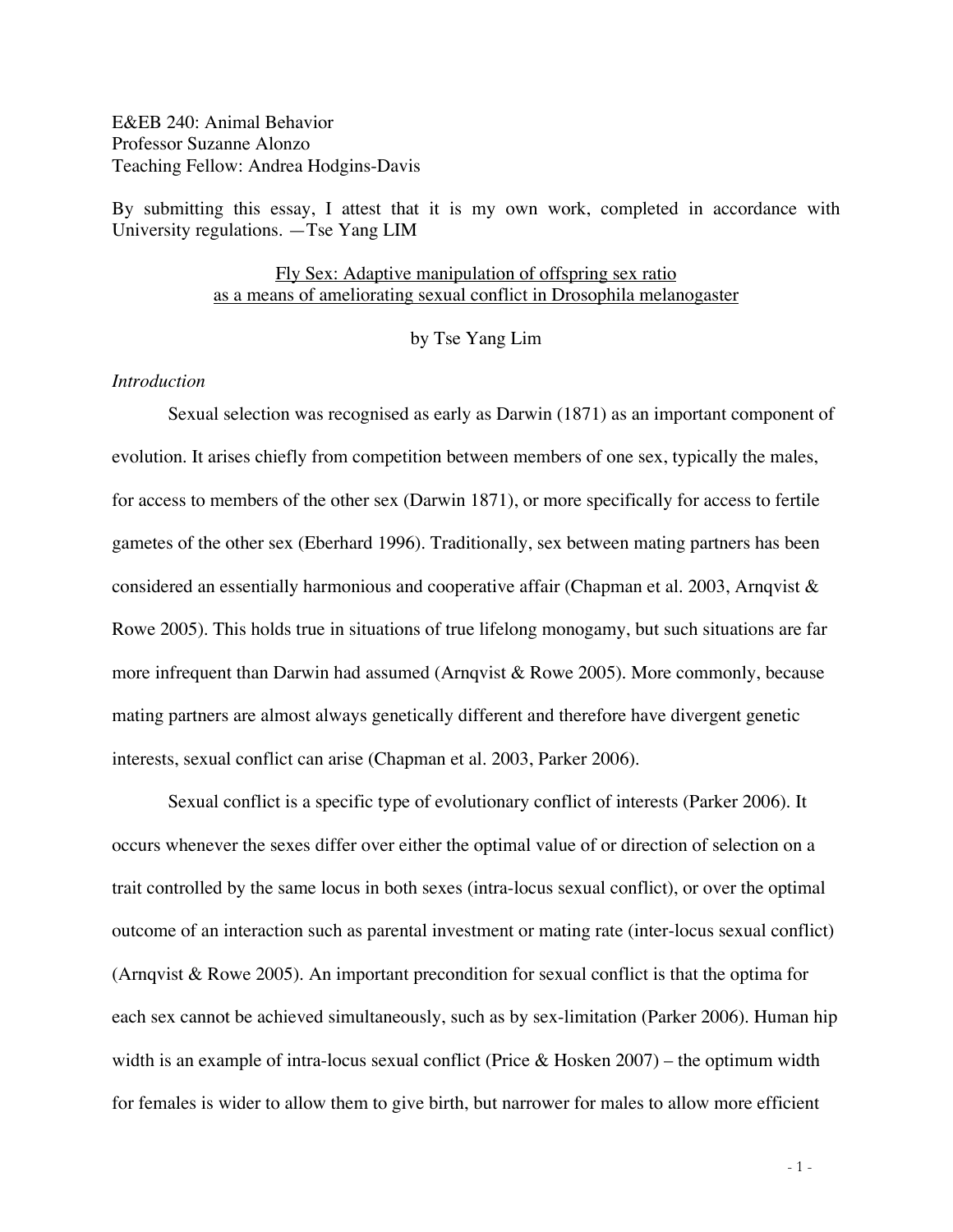locomotion. If males and females share the genes for hip width, then they cannot both achieve their respective optimum hip widths simultaneously, unless some mechanism such as hormonal or epigenetic control evolves to allow different expression of hip-width genes in males and females.

Inter-locus sexual conflict arises when traits that increase the fitness of one sex decrease the fitness of the other sex (Parker 2006). In such a situation, the other sex is expected to evolve counter-adaptations to ameliorate these fitness costs (Rice 1996, Holland & Rice 1999, Cordero & Eberhard 2003, Arnqvist & Rowe 2005). Models of such sexually antagonistic coevolution include the sexual conflict model for costly female choice of Gavrilets et al. (2001) and the 'chase-away' sexual selection model of Holland & Rice (1998).

One interesting but largely ignored way in which such conflict mediation can occur is through parental control of offspring sex ratio (Cordero & Eberhard 2003). Trivers & Willard (1973) first proposed that parents should bias offspring sex ratio to maximise fitness (in the currency of grandchildren), based on the projected fitness of sons and daughters, leading to deviations from a 50/50 offspring sex ratio. Evidence for this hypothesis abounds, but most experiments focus on offspring sex ratio bias based on maternal condition or social rank (e.g. Nager et al. 1999) rather than as a form of conflict mediation. Only a handful of studies show sex ratio bias based on mate choice or condition, but their results are tantalising.

For instance, Calsbeek & Bonneaud (2008) showed that polyandrous female brown anoles, *Anolis sangrei*, differentially utilised sperm from different-sized males. They found that larger males sired more sons relative to daughters, and vice-versa for smaller males. Because these sex-ratio differences only occurred when females mated multiply, they concluded that this sex ratio bias was due to cryptic sperm choice by females. In addition, increased body size was

- 2 -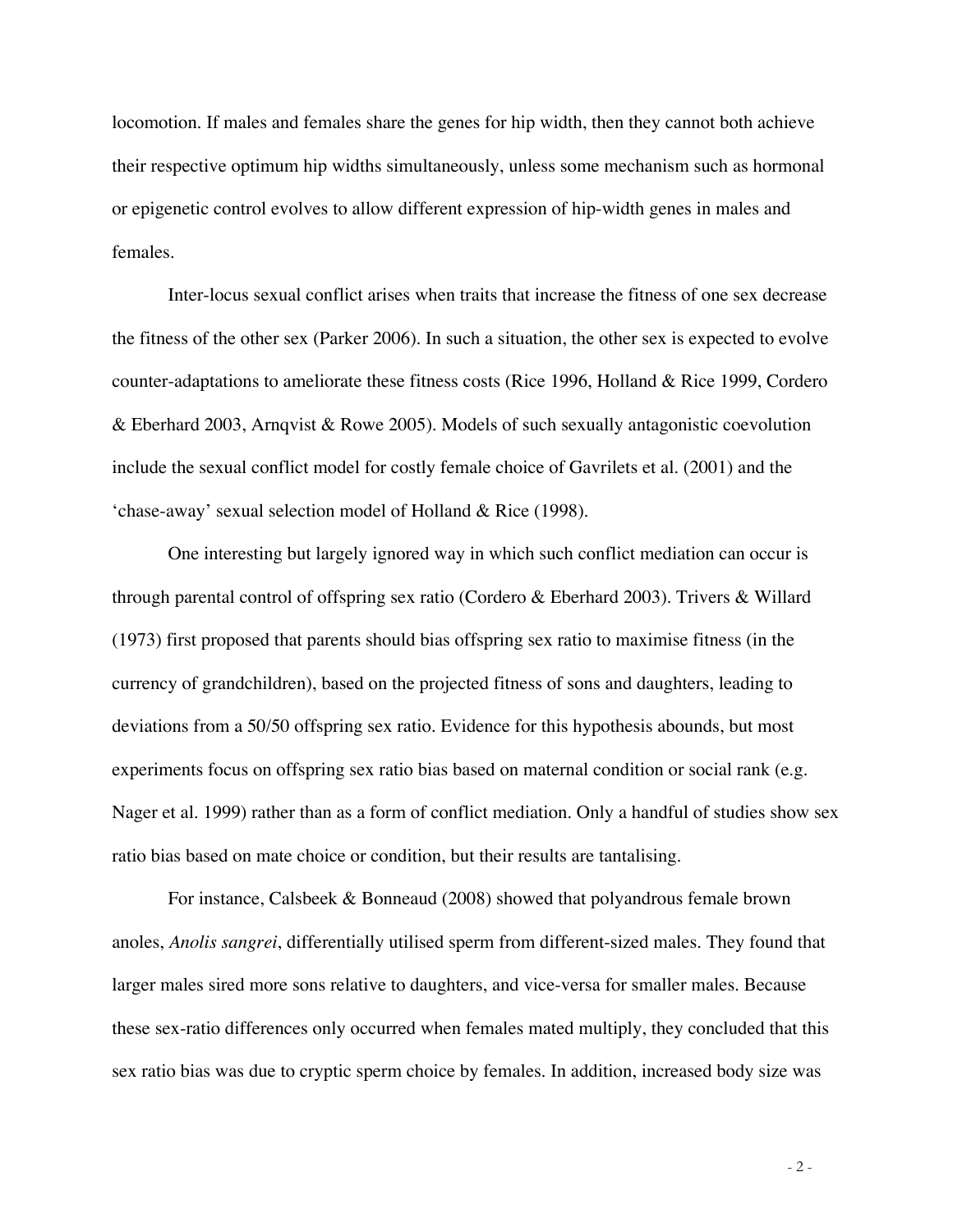found to be positively correlated with fitness in males, but negatively correlated with fitness in females. Selectively sorting sperm by sire body size thus reduced the potential for intra-locus sexual conflict, resulting from different optimum body sizes for male and female offspring (Calsbeek & Bonneaud 2008). A similar result was found in the side-blotched lizard *Uta stansburiana*, in which fitness was once again differently correlated with body size for males and females (Calsbeek & Sinervo 2004). As expected, larger males sired relatively more sons and smaller males relatively more daughters, indicating that sperm sorting by females may be acting to mediate intra-locus conflict over body size (Calsbeek & Sinervo 2004).

Another example of adaptive offspring sex manipulation occurs in the fruit fly *Drosophila melanogaster*, in which older males produce more daughters and younger males produce more sons (Mange 1970, Long & Pischedda 2005). The fitness of sons from older sires is significantly lower than the fitness of sons sired by younger males, whereas fitness of daughters has a zero or positive correlation with sire age. The observed sex ratio bias in offspring is thus in accordance with the sex-allocation model of Trivers & Willard, and serves to partially resolve intra-locus conflict (Long & Pischedda 2005).

A fascinating twist on the Trivers & Willard hypothesis can occur in species in which inter-locus conflict occurs, particularly conflict over female reproductive output or male fertilisation rate. Such conflict often arises because the optimum female mating rate or reproductive output per mating is typically lower than that for males (Bateman 1948, Wigby  $\&$ Chapman 2004), or because male adaptations for increased fertilisation success (e.g. advantages in sperm competition) can impose direct fitness costs on females (e.g. Rice 1996, Arnqvist  $\&$ Rowe 2005). Females in such conflict scenarios may nonetheless benefit from having sons with

- 3 -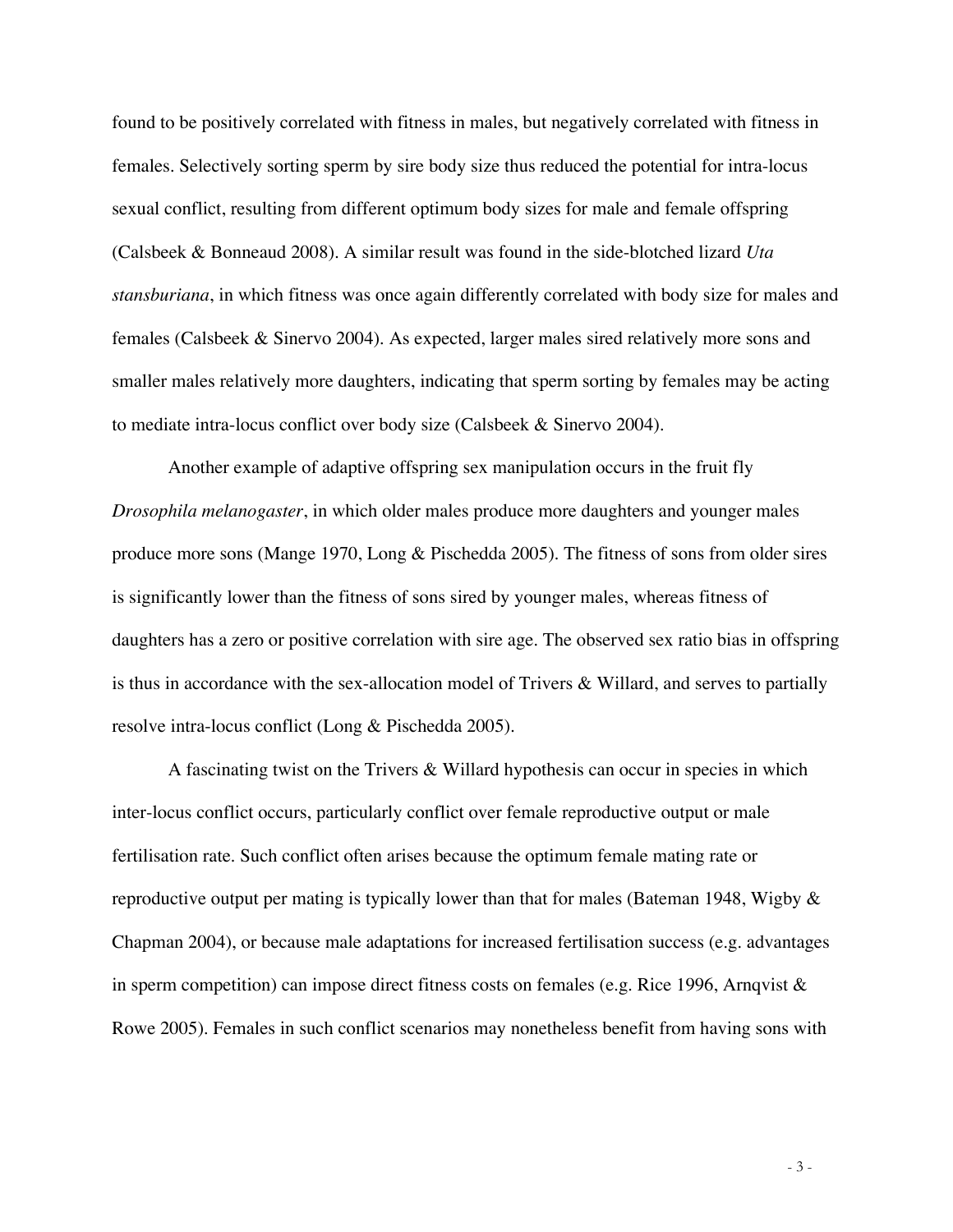greater ability to manipulate females, despite any direct fitness costs (Cordero & Eberhard 2003, Eberhard 2005) – they may, as Eberhard (2005) puts it, 'gain by losing'.

In the case of sperm competition, females may practice polyandry despite direct costs of multiple mating if this results in sons which produce 'sexy sperm', and therefore have higher fertilisation success in turn (Keller & Reeve 1995, Jennions & Petrie 2000, Evans & Simmons 2008). Based on the Trivers & Willard sex-allocation model, female fitness should be further increased by producing more sons than daughters from 'sexy sperm'. In species where females exhibit such offspring sex manipulation ability, we would thus expect this differential sex allocation pattern to evolve.

More specifically, to be able to test this idea on a given species, it must meet the following criteria: 1) females must be naturally polyandrous; 2) multiple mating must impose a fitness cost (decreased survival or lifetime reproductive success) on the female involved; 3) variation in male fertilisation success must be heritable; and 4) females must be physiologically capable of biasing offspring sex ratios. If a species fulfils these four criteria, then adaptive sex ratio manipulation could occur. Conveniently, *Drosophila melanogaster* is just such a species, providing an excellent model system with which to test this hypothesis.

Polyandry in *D. melanogaster* is well established and forms the basis for hundreds of studies (e.g. Bateman 1948, Gromko & Pyle 1978, Rice 1996); we need not explore it further here. Polyandry is essential simply because sperm competition, and hence selection for 'sexy sperm', cannot exist without it (Evans & Simmons 2008).

Rice (1996) established that female mortality increases with mating rate, fulfilling our second criterion. Mating-induced mortality is an effect of male accessory gland products found in the seminal fluid (Chapman et al. 1995, Wolfner 1997). Besides being toxic to females, these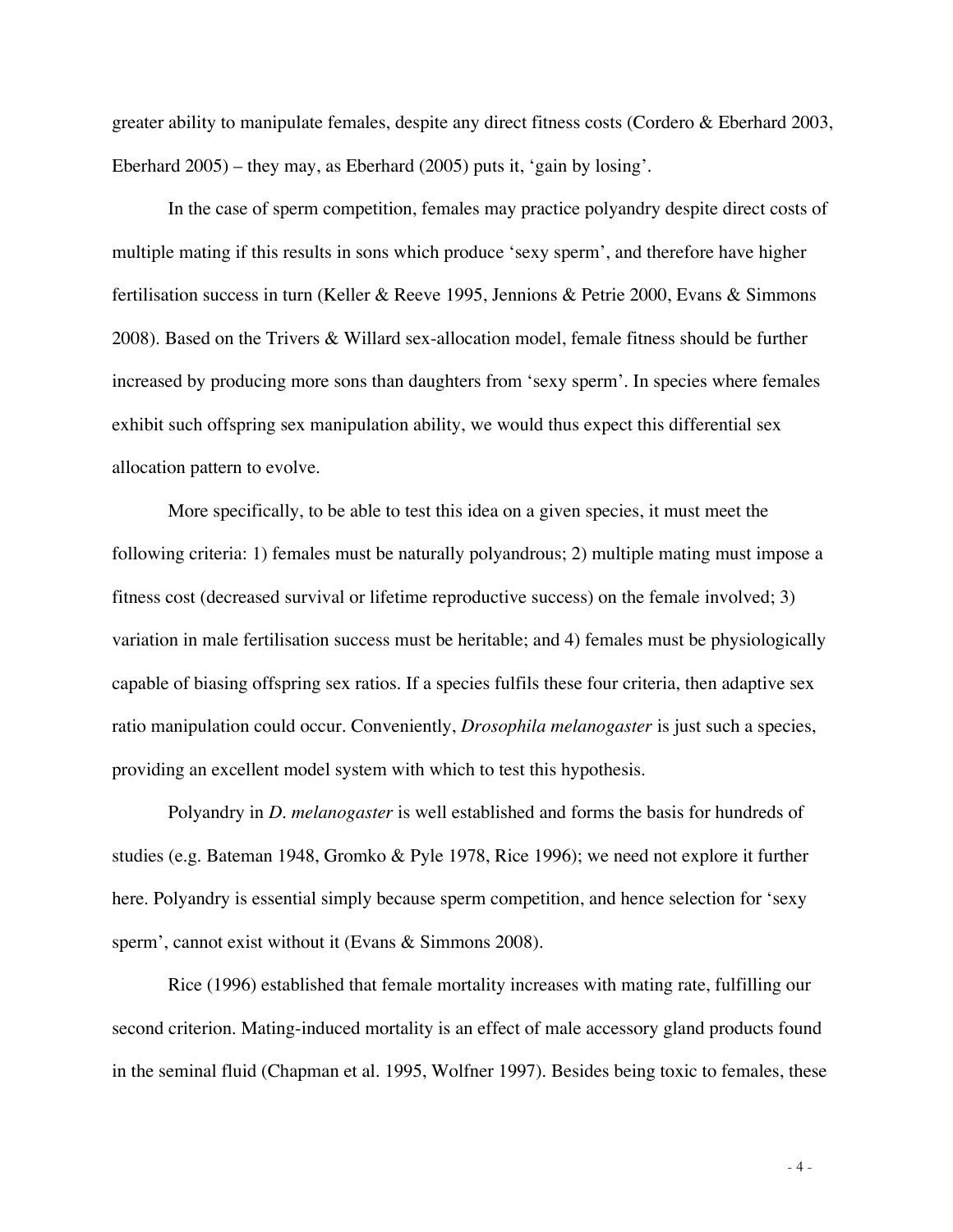accessory gland products aid a male's sperm in sperm competition. They also increase female egg-laying rate and decrease her re-mating rate. The function of these accessory gland products in male manipulation of females is thus of clear benefit to males, while imposing a direct fitness cost on females (Chapman et al. 1995, Wolfner 1997). Females are in sexually antagonistic coevolution with males, continually increasing resistance to male manipulation and harm. Experimentally preventing this coevolution led to increased female mortality, as female resistance no longer kept pace with male accessory gland product toxicity (Rice 1996), further supporting the idea that this is a case of sexual conflict.

In a follow-up study, Holland & Rice (1999) demonstrated that enforced monogamy reduces both female resistance and male manipulative ability. For instance, monogamous females mated with control (promiscuous) males suffered increased mortality than did control females. In a monogamous situation, the fitness of each partner is identical to and dependent on that of the other partner, so sexual conflict is eliminated (Holland & Rice 1999). This result thus shows that male harm and female resistance are indeed the outcome of sexual conflict. In addition, both this result and that of Rice (1996) show that male manipulation ability is heritable to a substantial degree. A number of other studies have shown that male fertilisation success and ability to bias paternity in polyandrous situations is heritable (reviewed in Jennions & Petrie 2000), thus fulfilling our third criterion.

Finally, female *Drosophila* are known to be able to bias offspring sex ratios, and so meet our fourth requirement as well (Mange 1970, Long & Pischedda 2005). Fuller & Mousseau (2007) also found considerable deviations from a 50/50 sex ratio in the offspring of individual female *D. melanogaster*. Females allowed to choose their mates exhibited greater deviations in offspring sex ratio than control females with no mate choice permitted. These results indicate

- 5 -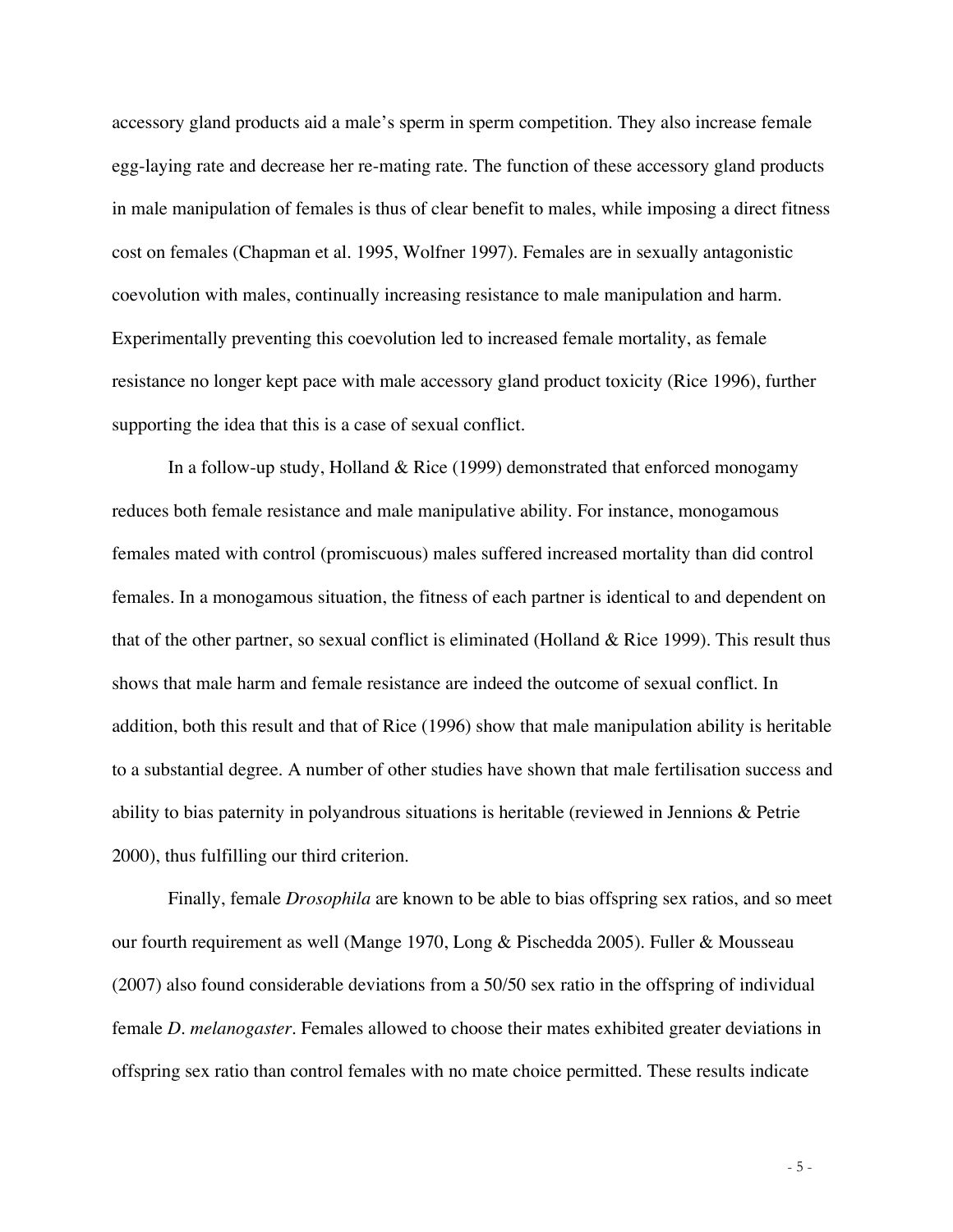that sex ratio manipulation is an adaptive response by females to some property or other of their mates (Fuller & Mousseau 2007). Considering that intra-locus sexual conflict is very common in *Drosophila* (Chippindale et al. 2001, Price & Hosken 2007), this result is unsurprising.

In addition to meeting the four criteria needed if we are to see adaptive sex ratio bias towards 'sexy sperm' producing sons, *D. melanogaster* has the added advantages of being one of the most thoroughly studied organisms known. After a century of work, we know its full genome (see Adams et al. 2000), and laboratory protocols for studying sexual conflict in *Drosophila* are well established (see Rice et al. 2006). This makes *D. melanogaster* an ideal model organism in which to test our hypothesis.

In summary, I postulate that in polyandrous *D. melanogaster*, females adaptively bias offspring sex ratios to gain indirect fitness benefits, as predicted in Cordero & Eberhard (2003) and elsewhere. This will be tested by examining how offspring sex ratios co-vary with paternity bias. The more competitive a male's sperm (and hence the more paternity is biased towards him), the more females should bias the sex ratios of his offspring towards males. I also predict that adaptive sex ratio manipulation is an evolved female response – a means of ameliorating sexual conflict – and thus should occur less in crosses with monogamous lines, which have decreased levels of sexual conflict. This would allow a further refinement and application of the Trivers & Willard sex-allocation model, and shed new light on the current debate over the benefits of polyandry and the 'sexy sperm' hypothesis (see Keller & Reeve 1995).

### *Methods*

The key to testing this prediction lies in the reduction of sexual conflict through enforced monogamy and random mating, as established by Holland & Rice (1999). As explained above, this equalises the fitness of male and female mating partners. Selection will therefore favour

- 6 -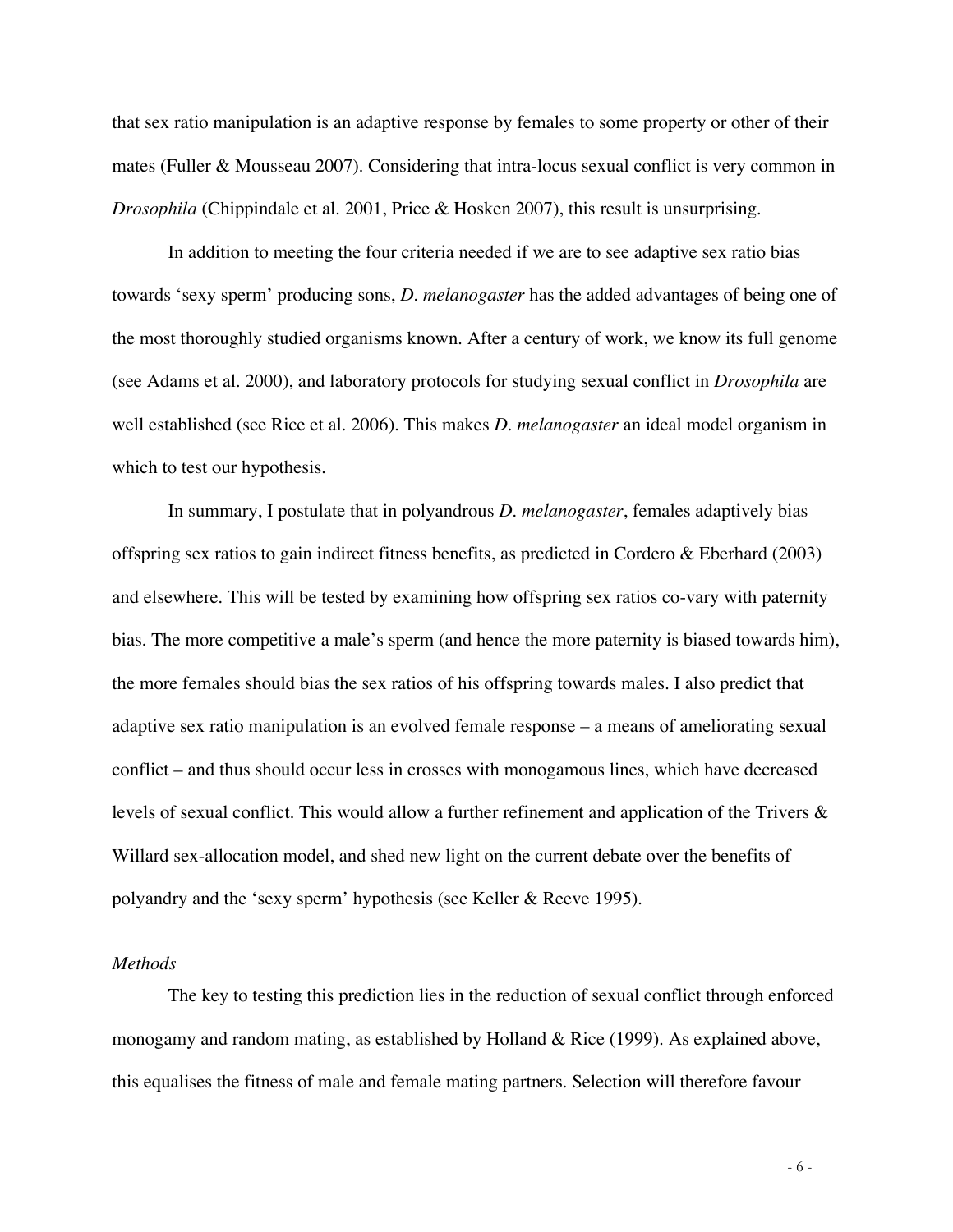males which are *less* harmful, and after several generations (approximately 35-40), both male harm and female resistance will be significantly decreased compared to a population mating in a natural, promiscuous manner (Holland & Rice 1999). As both ability in sperm competition and harm inflicted on females are linked to the accessory gland products in the seminal fluid (Chapman et al. 1995, Rice 1996), males from monogamous lines should also produce sperm with reduced competitive ability.

Using both monogamous and promiscuous populations of *Drosophila* should thus provide us with males with greater differences in sperm competitiveness than males from a single promiscuous population, and females with or without the ability to resist or ameliorate male manipulation or harm.

#### **Experimental Populations**

A laboratory population of *D. melanogaster* will be maintained using the 'laboratory island' approach, detailed (along with its advantages) in Rice et al. (2006). This starting population will first be divided randomly into two sub-populations with equal sex ratios. Into one of these two sub-populations, a recessive autosomal marker (*bw*) which conveys a brown-eyed phenotype will be introgressed by repeated backcrossing (see Chippindale et al. 2001). The other sub-population will have the 'scraggly' or  $rd^s$  marker introgressed in the same way. Both these markers produce readily visible phenotypes in homozygotes, are largely benign, and have a minimal effect on fertility and reproduction compared to the wild type (Carver 1937, Long & Pischedda 2005).

From each sub-population, 500 males and 500 females will be sampled. The virgin offspring of these 1000 flies will be randomly assigned to 2 treatment groups, one monogamous (MN) and one promiscuous (PR), and maintained for 35 generations (see Holland & Rice 1999

- 7 -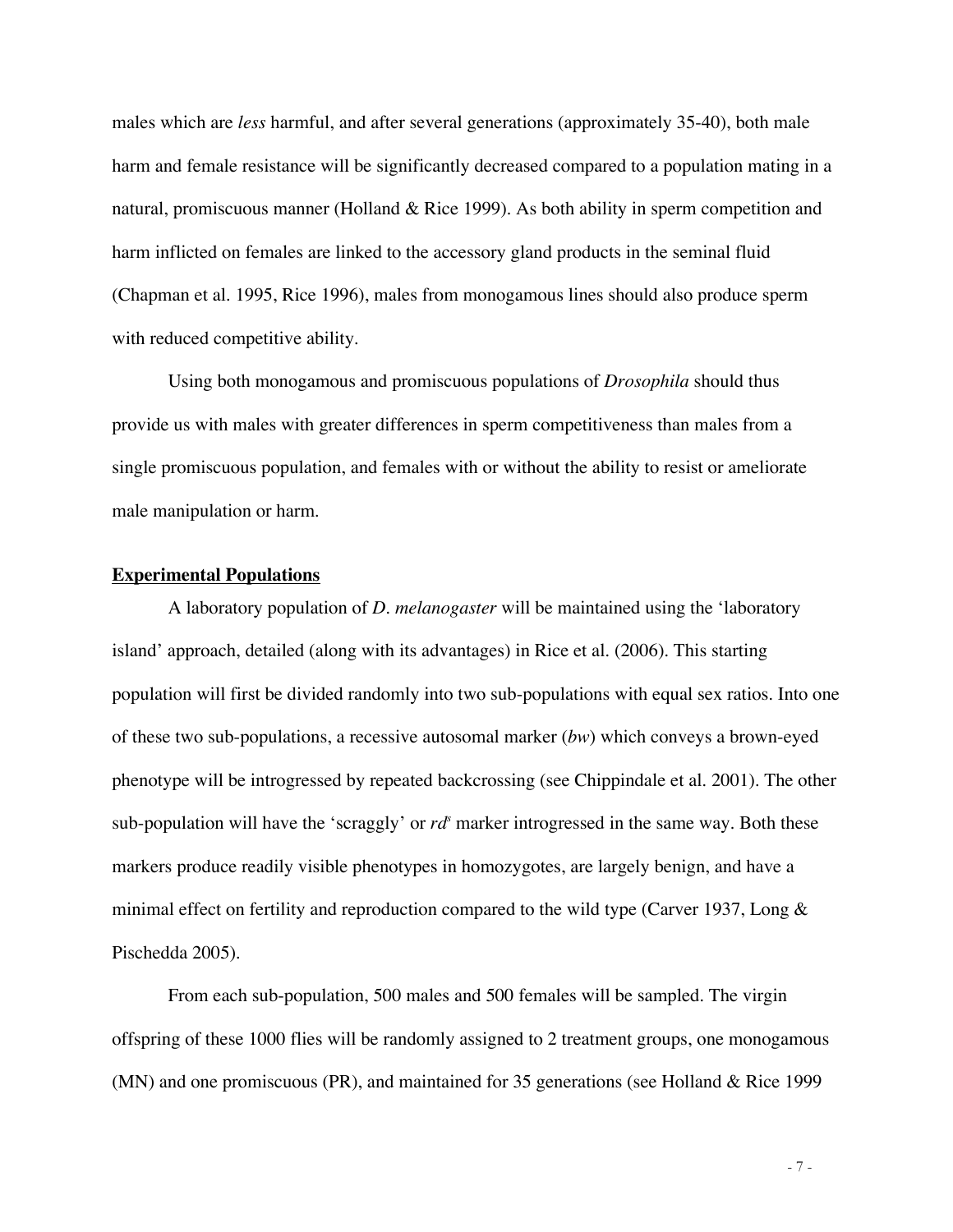for details). Note that for the remainder of the experiment, any comparisons or crosses of MN or PR *Drosophila* will be *between* sub-populations – with comparisons between MN-*bw* and PR-*rd<sup>s</sup>* flies as one replicate of the experiment, and comparisons between MN- $rd^s$  and PR-bw flies as a crossover replicate to control for any effects of the *bw* and *rd<sup>s</sup>* markers. The treatments and data collection for each crossover replicate will be identical (except in the determination of paternity using the recessive markers), so the remainder of this section will detail only the methods for one replicate (MN-*bw* and PR-*rd<sup>s</sup>* , which will be referred to here largely as just MN and PR).

#### **The Crosses**

Note: Unless otherwise stated, protocols for conducting the crosses and the collection and counting of progeny from crosses will follow those of Long & Pischedda (2005). In addition, both males and females in crosses will be controlled for age, size, external morphology (except for the *bw* and *rd*<sup>*s*</sup> phenotypes), and health (e.g. minimal parasite load), since these are known to affect offspring sex ratios (Mange 1970, Long & Pischedda 2005, Fuller & Mousseau 2007). Also, because female mate choice and mating behaviour is affected by learning and exposure to courting males (Dukas 2005), females used in crosses will be isolated from the moment of hatching and therefore be naïve at mating. As any given experimental female is mated only once or twice, with the second mating immediately following the first (and thus before learning has time to occur), the role of learned mate choice will be minimal. Finally, in any cross involving two males – one MN-*bw* and one PR-*rd<sup>s</sup>* – mating with a female of either type, paternity of the offspring will be easily determinable based on the expression of the *bw* and *rd<sup>s</sup>* phenotypes. In a cross with a MN-*bw* female, for instance, offspring sired by the MN-*bw* male will express the brown-eyed *bw* phenotype but those sired by the PR-*rd<sup>s</sup>* male will not; conversely, in a cross with a PR-*rd<sup>s</sup>* female, offspring sired by the PR-*rd<sup>s</sup>* male will show the 'scraggly' phenotype and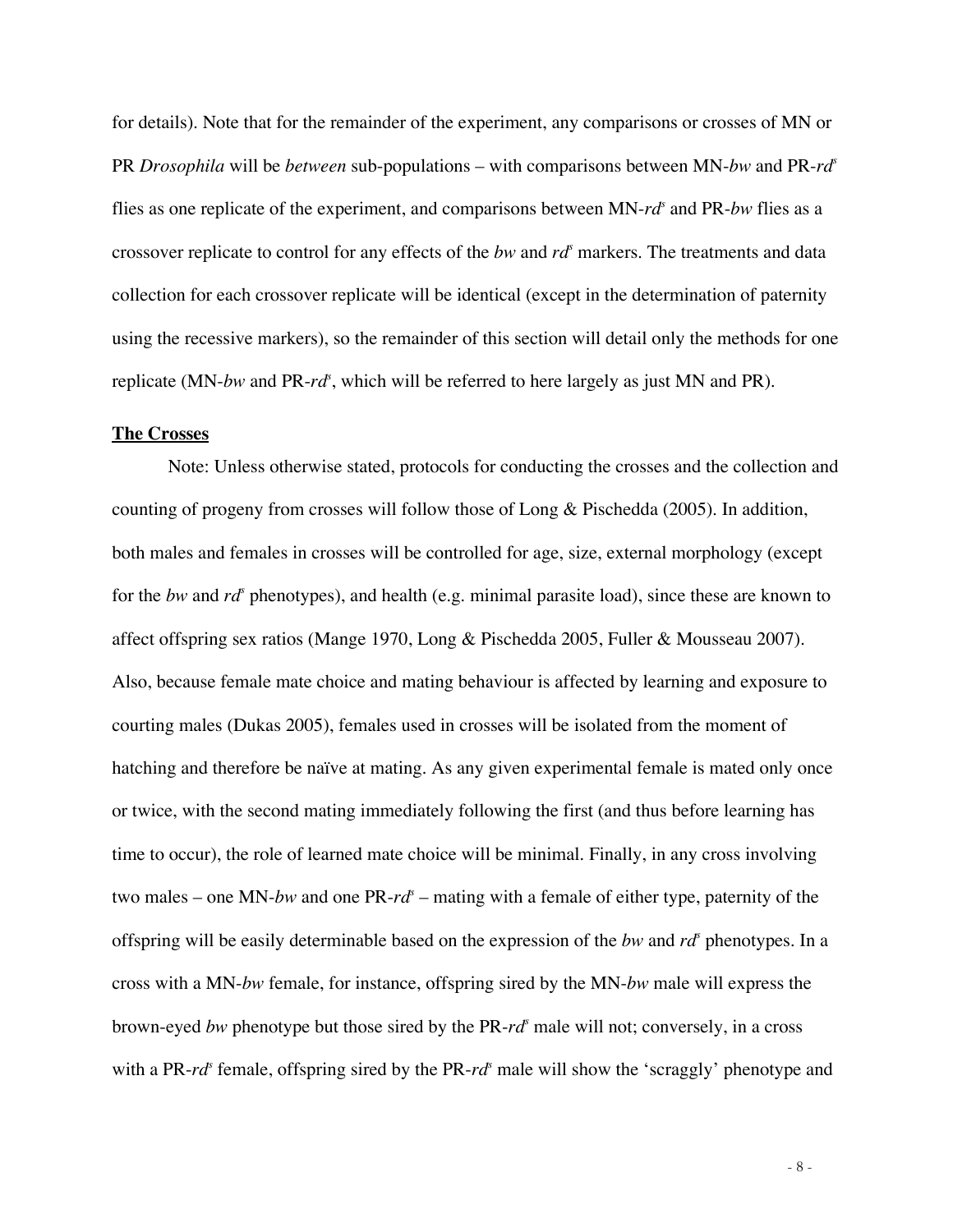those sired by the MN-*bw* male will not. This allows for easy determination of paternity in all such crosses.

The experiment will involve three main sets of crosses, along with various control crosses. The first set of crosses will be a pilot, aimed at confirming that PR males perform better in sperm competition than MN males, as predicted above. The next set of crosses will test whether PR females are able to bias offspring sex ratios based on paternity, and the final set will test whether MN females have the same ability. We shall now examine each of these types of crosses in detail.

#### *1) Sperm Competition Assessment*

 $\overline{a}$ 

To assess the performance of MN and PR males in sperm competition, 50 pairs of males, each with one MN and one PR male, will be sampled from the relevant groups. Each pair of males will mate with 10 MN females and 10 PR females. As second-male sperm precedence is common in *D. melanogaster* (Gromko et al. 1984), a reciprocal design is necessary, with the MN male of each pair mating first in 5 of the matings with MN females and 5 with PR females, and the PR males mating first in the rest. To minimise order effects such as sperm depletion, the order of matings will be randomised. Eggs laid by each female within the first 24 hours will be isolated and incubated until the offspring can be assessed for paternity and sexed (see above). Second-male paternity  $(P_2)$  values (i.e. the percentage of offspring sired by the second male to mate) will be recorded for each cross.

One-tailed t-tests<sup>\*</sup> will be performed for each male pair to test for the repeatability of  $P_2$ values for the females inseminated by a given male pair, and thereby determine how much of the variance in  $P_2$  values is attributable to differences between males of a pair, i.e. sperm competitive

<sup>\*</sup> Since we predict, based on strong evidence from previous studies, that PR males will have *higher* (not just different) rates of paternity than MN males, a one-tailed test may be used here.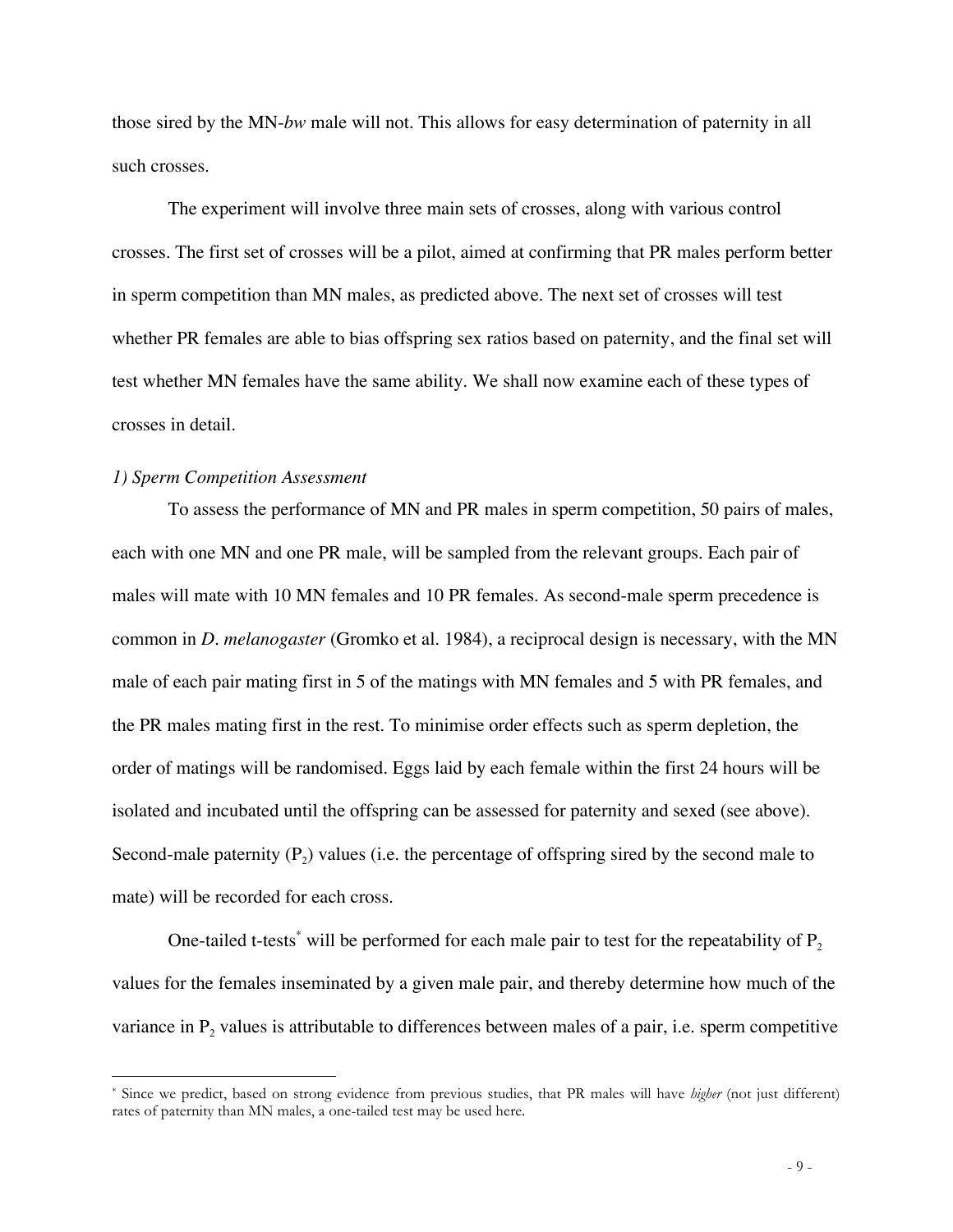ability and other male effects (see Birkhead 1998). An ANOVA will also be performed on the entire data set to determine how much of the variance in  $P_2$  values is attributable to overall differences between MN and PR males.

#### *2) Sex Ratio Manipulation – PR Females*

For the second set of crosses, 100 MN-PR pairs of males will be sampled, and each pair will be mated with 10 PR females in a reciprocal pattern, again in randomised order. Eggs laid by each female within the first 24 hours of each cross, and each subsequent 24 hours thereafter, will be isolated and incubated until the offspring can be assessed for paternity and sexed (see above, also Long & Pischedda 2005). P<sub>2</sub> values for each female, as well as the number of male and female offspring sired by each male with each female, will be recorded for every cross. These values will be recorded both for eggs laid within the first 24 hours and for total eggs laid by each female.

As a control, each male in the 100 pairs will be mated individually with 5 PR females, and the sex ratios of offspring produced (both within the first 24 hours and overall) will be recorded.

Deviations from an offspring sex ratio of 0.50 will be standardised using a binomial distribution computed from the number of male and female offspring from each pairing (see Fuller & Mousseau 2007). I will use ANCOVA to examine whether sex ratio deviation co-varies with  $P_2$ . These computations will be performed on both the first-24-hr data and the total offspring data.

#### *3) Sex Ratio Manipulation – MN Females*

The third set of crosses will be similar to the second set, except that a fresh sample of 100 MN-PR male pairs will be taken, and each pair mated with 10 MN females instead. Once again,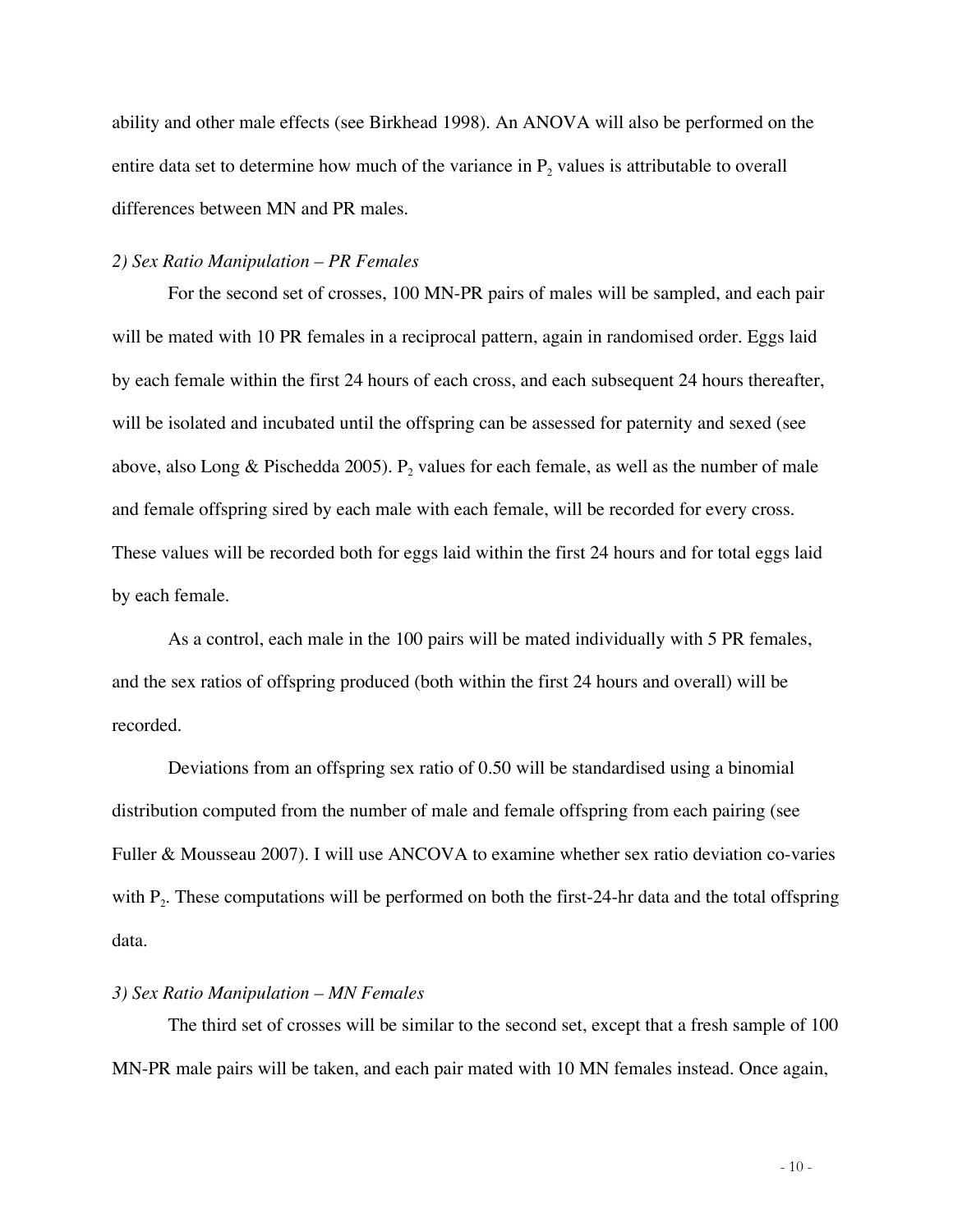$P<sub>2</sub>$  values for each female, as well as the number of male and female offspring sired by each male with each female, will be recorded for every cross. These values will be recorded both for eggs laid within the first 24 hours and for total eggs laid by each female. The control will be performed using 5 MN females per male, and offspring sex ratios will be recorded for the first 24 hours and in total. The data will be standardised and analysed just as for the second set.

#### *Expected Results*

#### *1) Sperm Competition Assessment*

There is considerable evidence that performance in sperm competition and degree of harm or manipulation inflicted on females are correlated (see especially Holland & Rice 1999; also Chapman et al. 1995, Wigby & Chapman 2004, Friberg 2005). I thus firmly expect that in the pilot crosses,  $P_2$  values will be significantly higher (p<0.05) for PR males than for MN males, for crosses with both MN and PR females (see Box 1). In addition, the data will be monitored for order effects, especially sperm limitation, which can be a major confounding factor in sperm competition studies (García-González 2004). Sperm or ejaculate depletion after multiple successive matings occurs in many *Drosophila* species such as *D. pachea* (Pitnick & Markow 1994). In *D. melanogaster*, ejaculate depletion rates may vary based on operational sex ratio (Linklater et al. 2007). Since OSR is different for MN and PR populations, ejaculate depletion may cause considerable variation in paternity between earlier and later matings. Sperm limitation can be detected statistically by monitoring sex ratio (see Fuller & Mousseau 2007). Should order effects like ejaculate depletion consistently observed, it may be necessary to correct for them in the later crosses, such as by decreasing the number of crosses per male and instead increasing the number of males or male pairs used.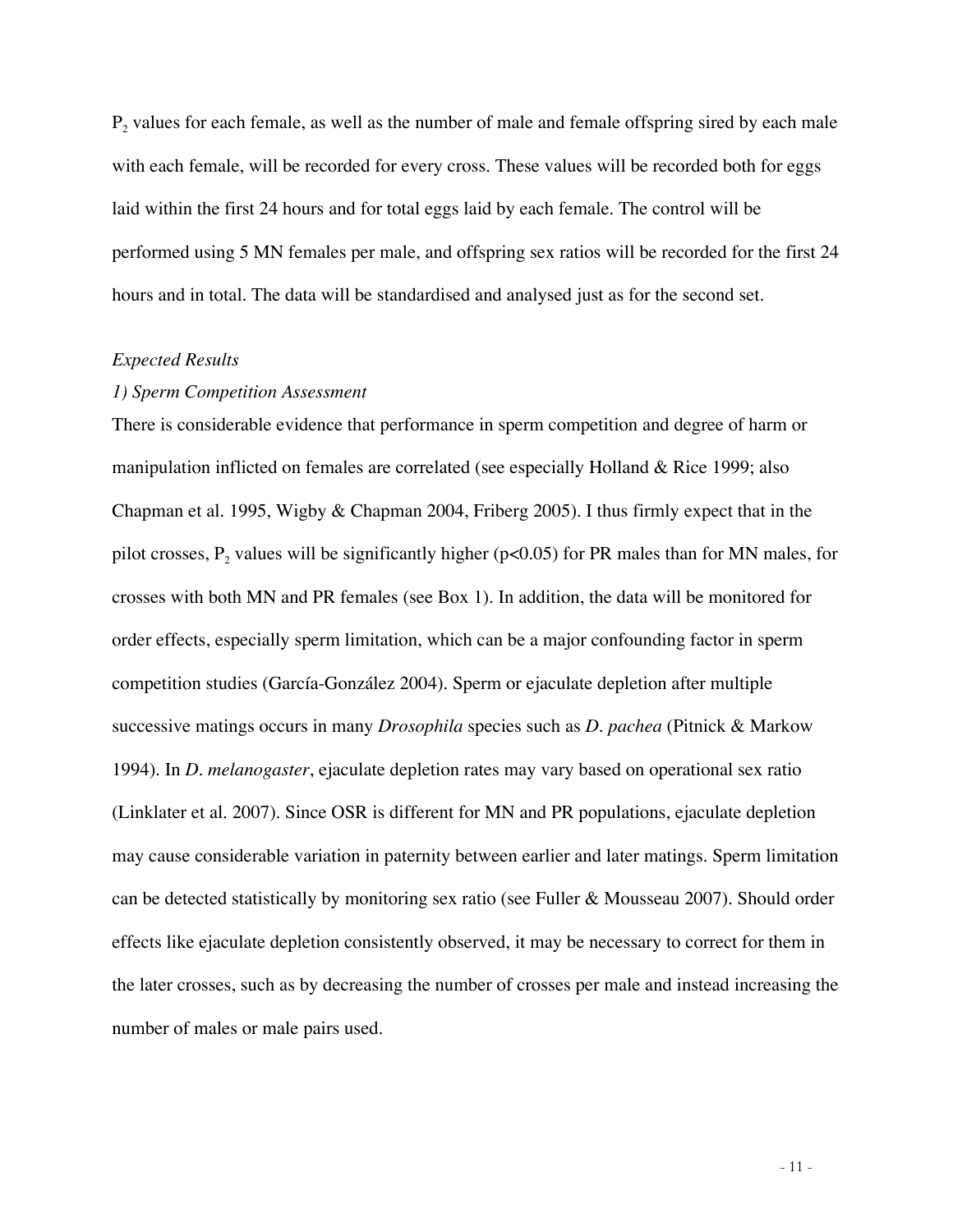### **Box 1: Sperm Competition Assessment**

Note: All statistical analyses presented throughout this paper were carried out using Minitab<sup>®</sup> 15.1.1.0.

The hypothetical results presented here illustrate the prediction that PR males are more successful in sperm competition than MN males, and hence have higher  $P_2$  values – comparing both within a male pair and between 5 male pairs (a subset of the 50 to be tested).

a) 1-tailed t-test for  $P_2$  within a male pair

The mean  $P_2$  for the MN male in the pair is significantly lower than mean  $P_2$  for the PR male  $(T = -8.88, p = 0.000)$ 

Two-sample T for MN1 vs PR1

 N Mean StDev SE Mean MN1 10 0.6700 0.0576 0.018 PR1 10 0.8733 0.0439 0.014

T-Test of difference =  $0$  (vs <): **T-Value = -8.88 P-Value = 0.000** DF = 18 Both use Pooled StDev  $= 0.0512$ 

b) ANOVA for  $P_2$ 

Nested analysis of variance conducted on 5 male pairs shows that over 80% of the variance in  $P_2$  is attributable to the difference between MN and PR males ( $p = 0.000$ ).

Analysis of Variance for P2

Source DF SS MS F P 2nd Male 1 1.0609 1.0609 429.128 0.000 Pair 8 0.0198 0.0025 0.481 0.866 Error 90 0.4621 0.0051 Total 99 1.5428 Variance Components **% of** Source Var Comp. **Total** StDev 2nd Male 0.021 **80.48** 0.145 Pair -0.000 **0.00** 0.000 Error 0.005 **19.52** 0.072 Total 0.026 0.162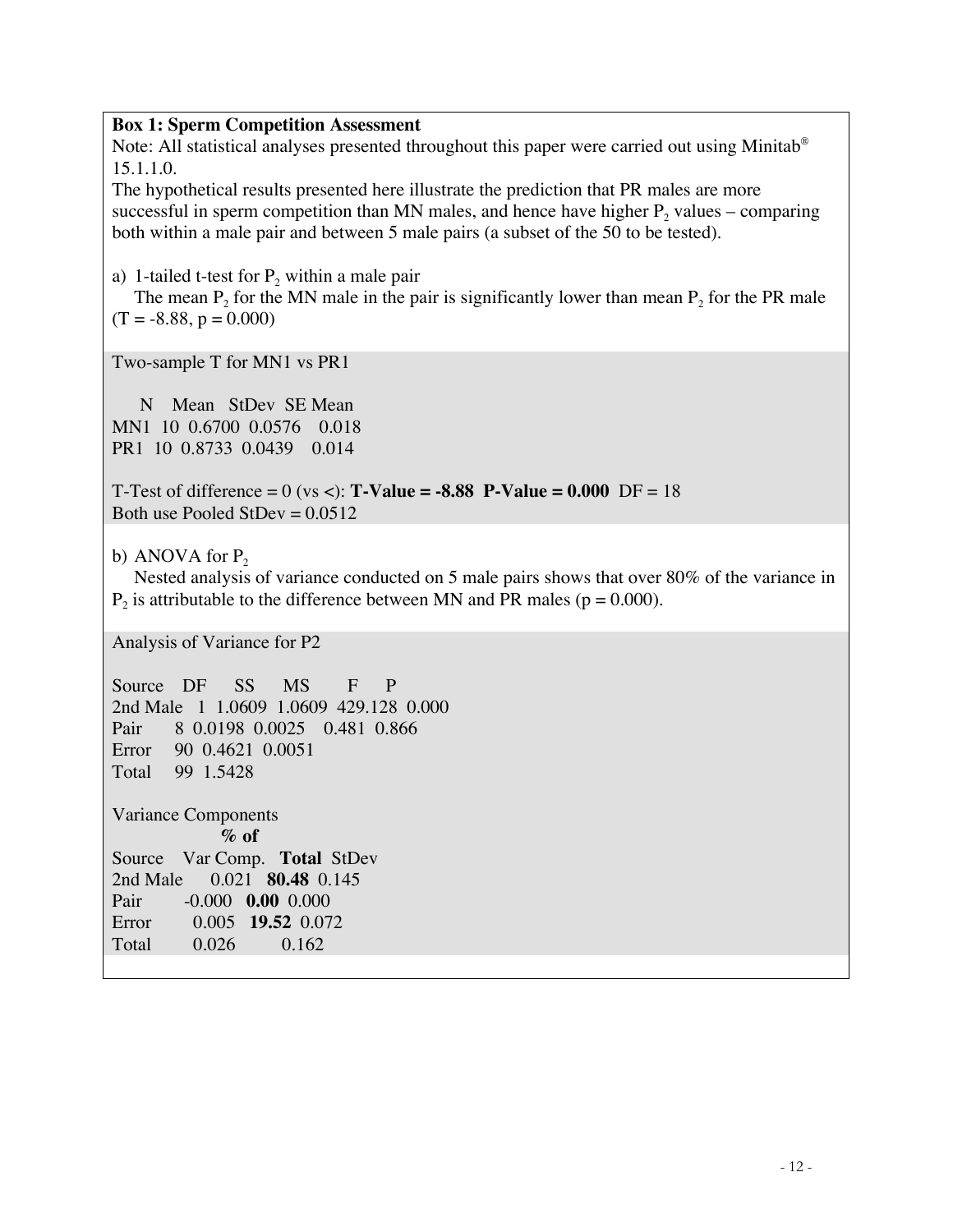

**Fig. 1:** Mean values of P<sub>2</sub> for five male pairs. Error bars represent a 95% CI for the mean of each male's  $P_2$ ; horizontal lines are the mean  $P_2$  for PR males (upper line) and MN males (lower line).  $2<sup>nd</sup>$  Male:  $1 = MN$ ,  $2 = PR$ .

# *2) Sex Ratio Manipulation – PR Females*

# **Positive Results**

I expect that for the second set of crosses, the majority of PR females will show significant deviations ( $p < 0.05$ ) from a 0.50 sex ratio in the offspring sired by each male (though not necessarily in overall offspring sex ratio) (see Fig.  $2 \& 3$ ). The proportion of individual females producing broods deviating from a 0.50 sex ratio should be distinctly lower for the control crosses. Recall also that data collected on offspring sex ratios and paternity was separated into data for the first 24 hours after mating and overall cumulative data for that mating, and that a separate set of calculations will be performed for each data set. Previous studies found that the data for the first 24 hours indicate which sperm females preferentially use (Mange 1970, Long & Pischedda 2005). This first data set is thus where the most significant results are expected; note that all predictions given below apply to this data set. I expect that the cumulative data will show no significant sex ratio deviation, as found by Long & Pischedda (2005).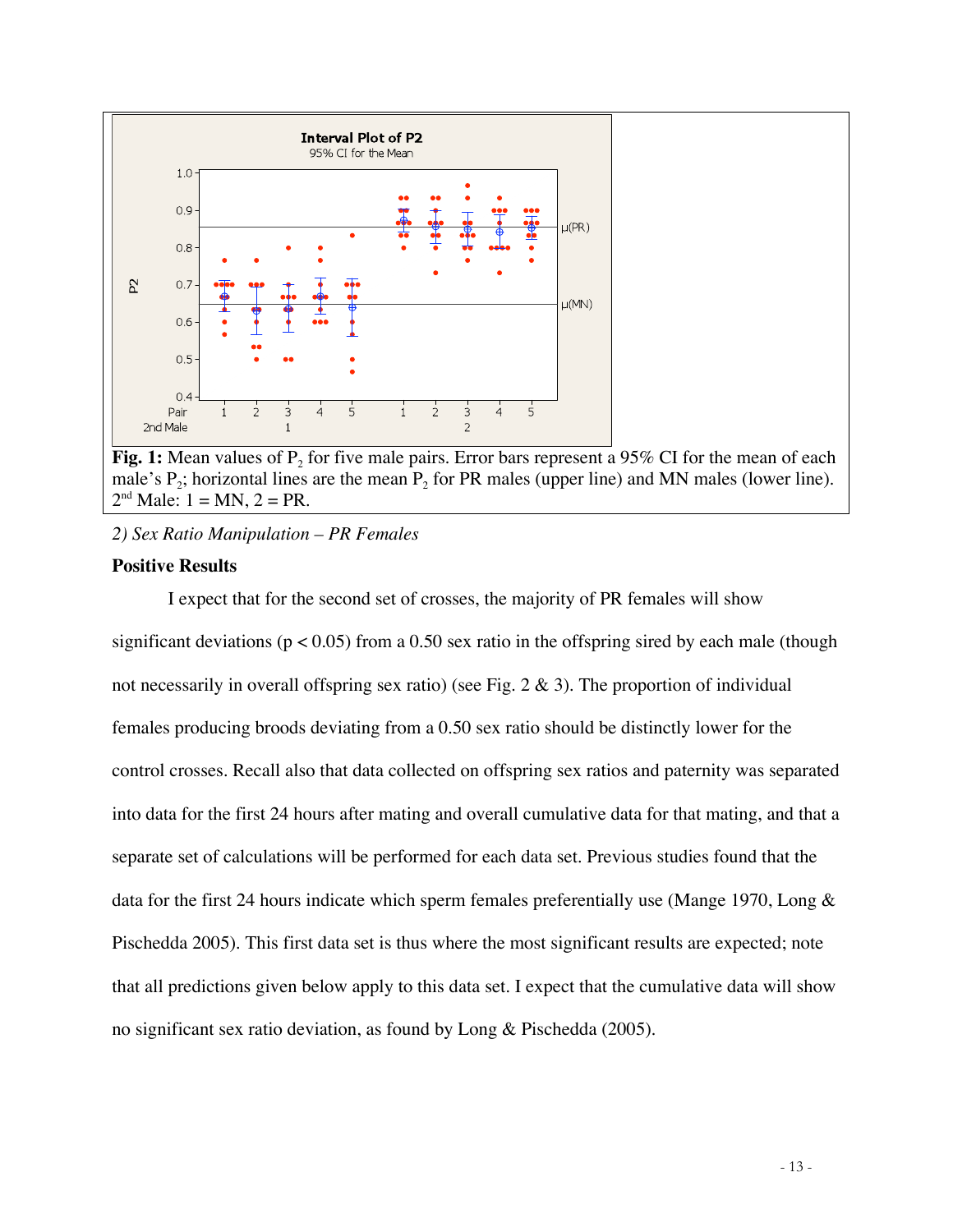

**Fig 2:** Offspring paternity and sex from two separate crosses of male pairs with PR females, assuming a total clutch size of 100 offspring.  $P1$  = paternity (and type) of the first male to mate;  $P2$  = second-male paternity (and type). Note that offspring sex ratio of MN males is femalebiased, and vice-versa for PR males, regardless of overall paternity. For instance, due to differences in paternity, the PR male in the second cross  $(4<sup>th</sup> bar)$  sires more female offspring than the MN male  $(3<sup>rd</sup> bar)$ , despite having a male-biased offspring sex ratio. Overall sex ratio from each cross is slightly, though not significantly ( $p = 0.764$ , 0.089 respectively), male-biased



(see Discussion). **Fig. 3:** Deviations from a 0.50 sex ratio for 5 pairs of males crossed with 10 females each, standardised using a binomial distribution [SR (Std)]. Male:  $1 = MN$ ,  $2 =$ PR. These results assume the sex ratio from the control crosses is 0.50; if not, sex ratio will be standardised against the control crosses. The chart clearly shows that MN males tend to have female-biased offspring

sex ratios and vice-versa.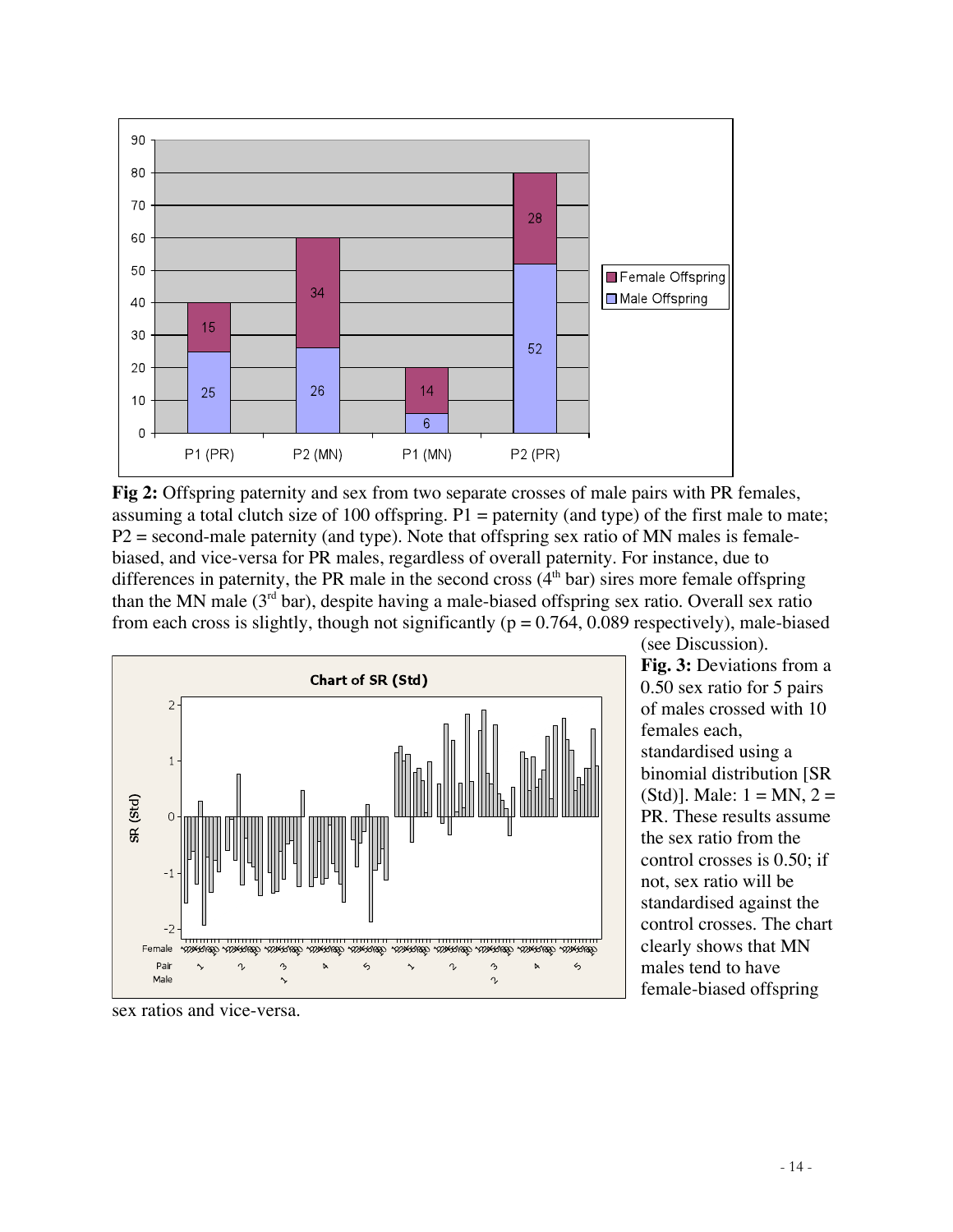Assuming that PR males do indeed have a fertilisation advantage over MN males, as I hope to establish in the pilot crosses, then I predict that sex ratios will be consistently malebiased for the offspring of PR males, and female-biased for the offspring of MN males. A series of t-tests for sex ratios of the offspring of each male within pairs should show this (see Box 2). Ideally, an ANCOVA should show that sex ratio bias for each male's offspring co-varies positively with  $P_2$  value (see Box 2) – i.e. the greater the paternity bias in favour of a given male, the more male-biased sex ratio of his offspring. This would imply that selection for 'sexy sperm' is, in fact, the predominant factor behind adaptive sex-ratio bias in the females.

If the co-variance between  $P_2$  and offspring sex ratio is low, but the direction of sex ratio bias is nonetheless consistently correlated with  $P_2$ , this would indicate that sperm competitive ability is not the only or predominant factor involved. This would be unsurprising given that intra-locus sexual conflict is widespread in *Drosophila* (Chippindale 2001, Pischedda & Chippindale 2006, Price & Hosken 2007), and that females seem to adaptively manipulate offspring sex allocation for a number of reasons related to avoiding such conflict (Long & Pischedda 2005, Fuller & Mousseau 2007).

### **Box 2: Sex Ratio Manipulation (Positive Results)**

These results illustrate the prediction that PR males will have male-biased offspring sex ratios (as computed from SR (Std), binomial-standardised sex ratios), and vice-versa for MN males. SR (Std) is also predicted to co-vary to some extent with Pat (Std), standardised as deviations in paternity (first- or second-male).

a) 2-tailed t-test for SR (Std) within a male pair

The mean standardised sex ratio for the MN male in the pair is significantly lower (more female-biased) than mean SR (Std) for the PR male  $(T = -6.65, p = 0.000)$ 

Two-sample T for SR (Std)

Male N Mean StDev SE Mean<br>1 10 -0.960 0.604 0.19  $1 \quad 10 \quad -0.960 \quad 0.604$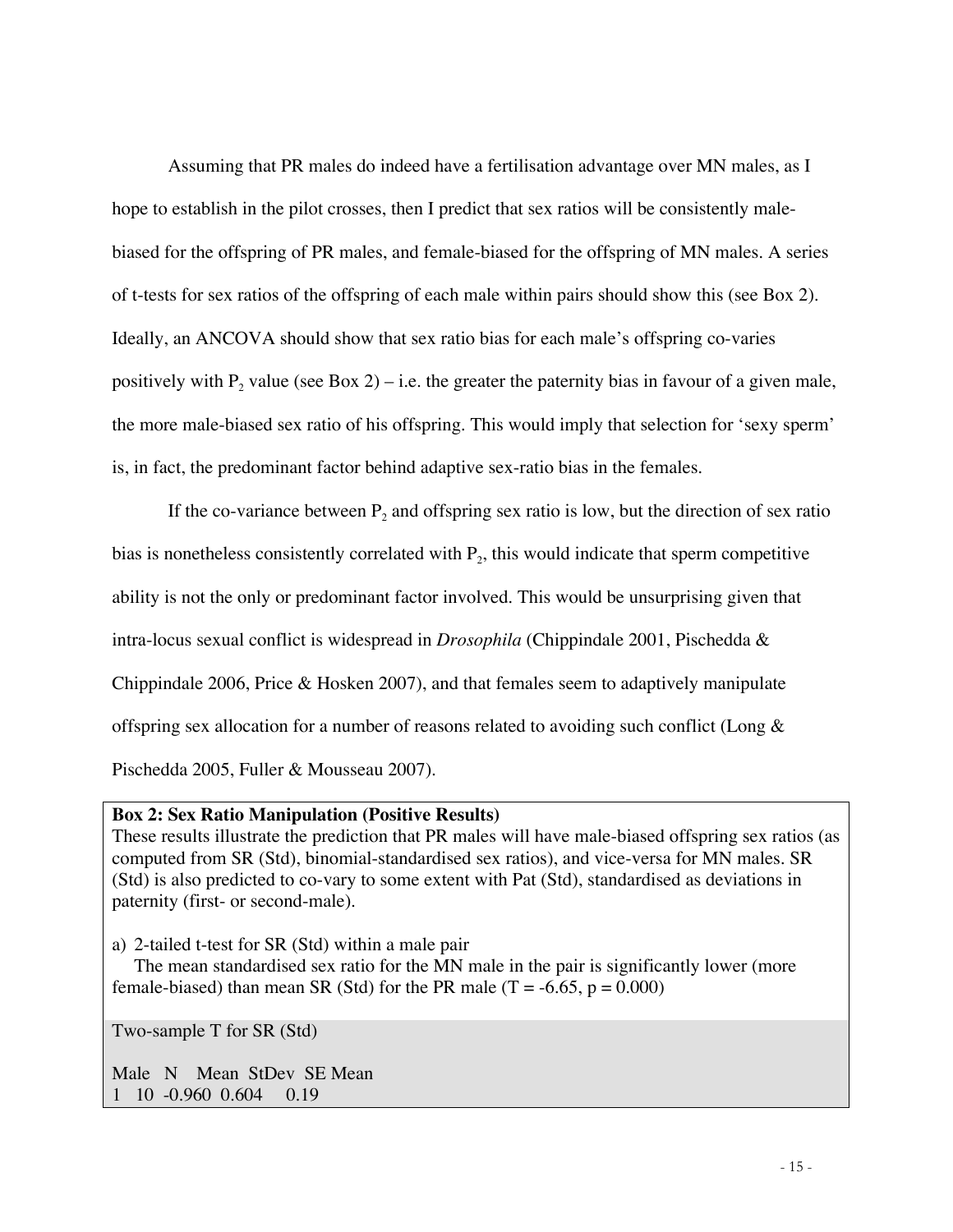2 10 0.745 0.540 0.17

T-Test of difference = 0 (vs not =): **T-Value = -6.65 P-Value = 0.000** DF = 18 Both use Pooled StDev  $= 0.5732$ 

b) ANCOVA of SR (Std)

Analysis of covariance between SR (Std) and Pat (Std) for five pairs of males. Both deviation in paternity and male type significantly affect sex ratio deviation ( $p = 0.000$ ), and sex ratio covaries strongly with paternity (see Fig. 5). Note that the predicted co-variance is likely to be a lot less than this (see Discussion).

Source DF Seq SS Adj SS Adj MS F **P** Pat (Std) 1 85.4892 11.7693 11.7693 124.38 **0.000** Male 1 3.7406 3.2063 3.2063 33.89 **0.000** Pair(Male) 8 1.3487 1.3487 0.1686 1.78 **0.091** Error 89 8.4215 8.4215 0.0946 Total 99 99.0000

S = 0.307609 **R-Sq = 91.49% R-Sq(adj) = 90.54%**

Variance Components, using Adjusted SS

 Estimated Source Value Error 0.09462



**Fig. 4:** Interaction plot for SR (Std) with Pat (Std). Note that sex ratio bias and paternity bias are generally higher for PR males (=2, squares) than for MN males (=1, circles), with some overlap. Within male types, SR is also positively correlated with paternity.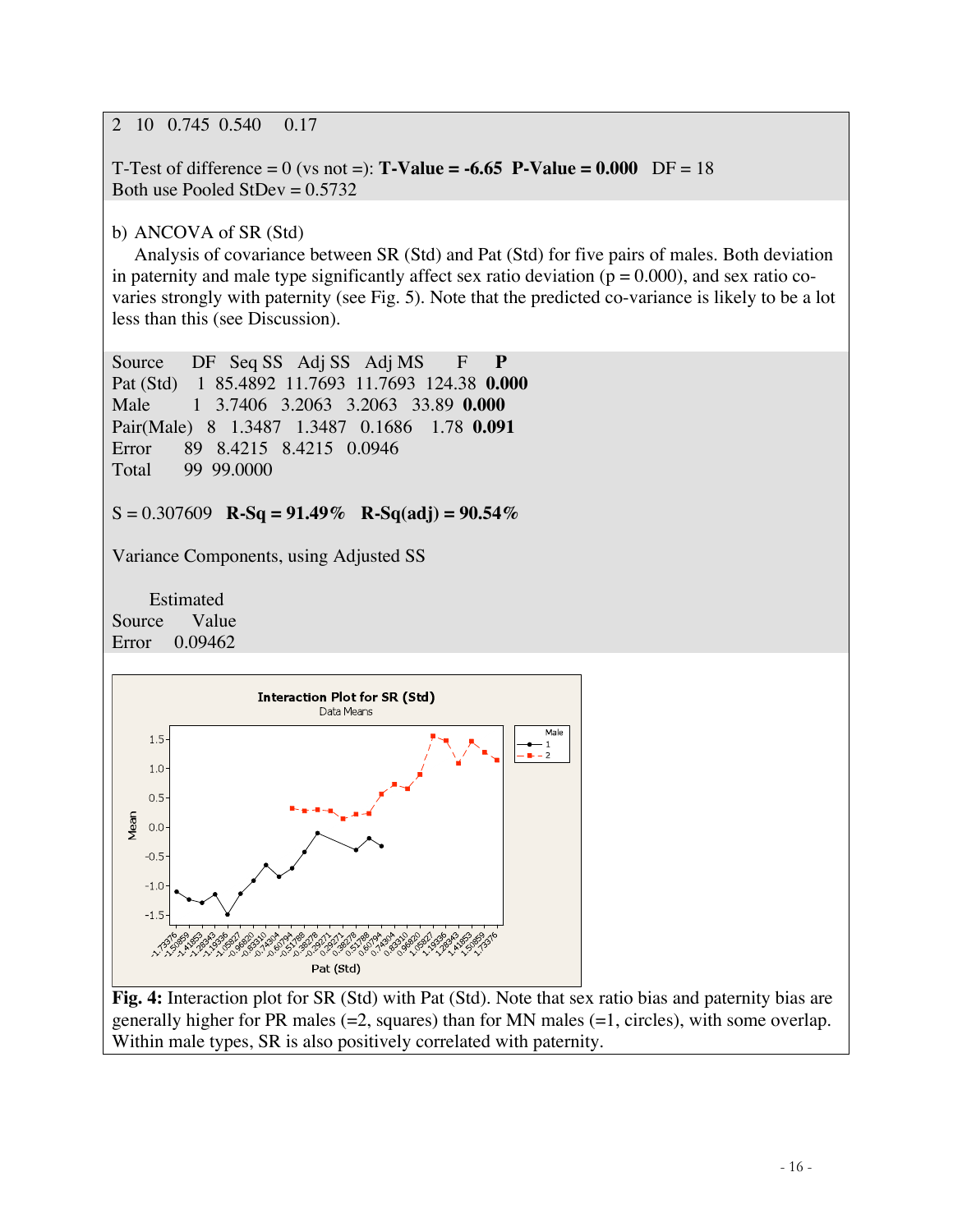



## **Negative Results**

If, on the other hand, offspring sex ratio bias is frequent but the direction of such bias is inconsistent (i.e. whether a male is an MN or PR male, and a male's  $P_2$  value, do not predict whether his offspring will be male- or female-biased (see Box 3), this would indicate that sex allocation is being manipulated without regard for whether a male's sperm are 'sexy', effectively ruling out the hypothesis that females bias sex ratios to obtain sons with 'sexy sperm'. In this case, we should expect the pattern of sex ratio deviation for each male in the experimental crosses to be similar to that observed for the same males in the control crosses, indicating that some other, uncontrolled factor is driving the sex ratio bias. Note that if the control crosses show significant deviations from a

0.50 sex ratio, it may be necessary to standardise the sex ratios in the experimental crosses against the control sex ratios.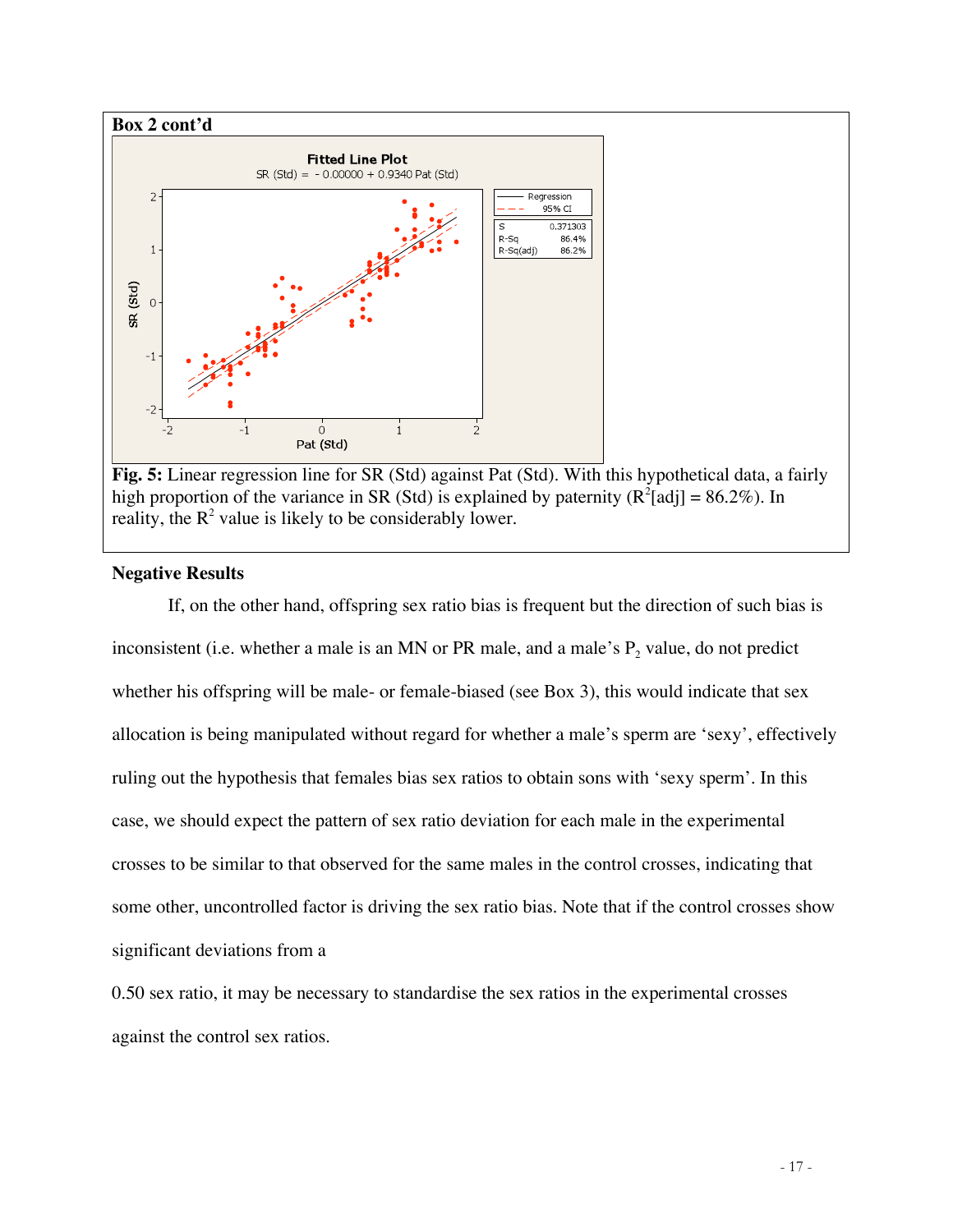# **Box 3: Sex Ratio Manipulation (Negative Results)**

This is an example of negative results that do not support the predictions about offspring sex ratios. In this case, deviations in offspring sex ratios are observed, but with no consistent pattern. This would indicate that females bias offspring sex ratios without regard to paternity or sperm competition.

# a) ANCOVA of SR (Std)

Analysis of covariance between SR (Std) and Pat (Std) for five pairs of males. Here the pattern of sex ratio deviation is apparently random, not significantly affected by paternity or male type ( $p = 0.931$ , 0.996 respectively) (see Discussion for explanations).

Analysis of Variance for SR (Std), using Adjusted SS for Tests

Source DF Seq SS Adj SS Adj MS F **P** P2 1 0.050 0.008 0.008 0.01 **0.931** Male 1 0.000 0.000 0.000 0.00 **0.996** Pair(Male) 8 5.705 5.705 0.713 0.68 **0.707** Error 89 93.245 93.245 1.048<br>Total 99 99.000 99.000  $S = 1.02357$  R-Sq = 5.81% R-Sq(adj) = 0.00%

Variance Components, using Adjusted SS

 Estimated Source Value Error 1.048

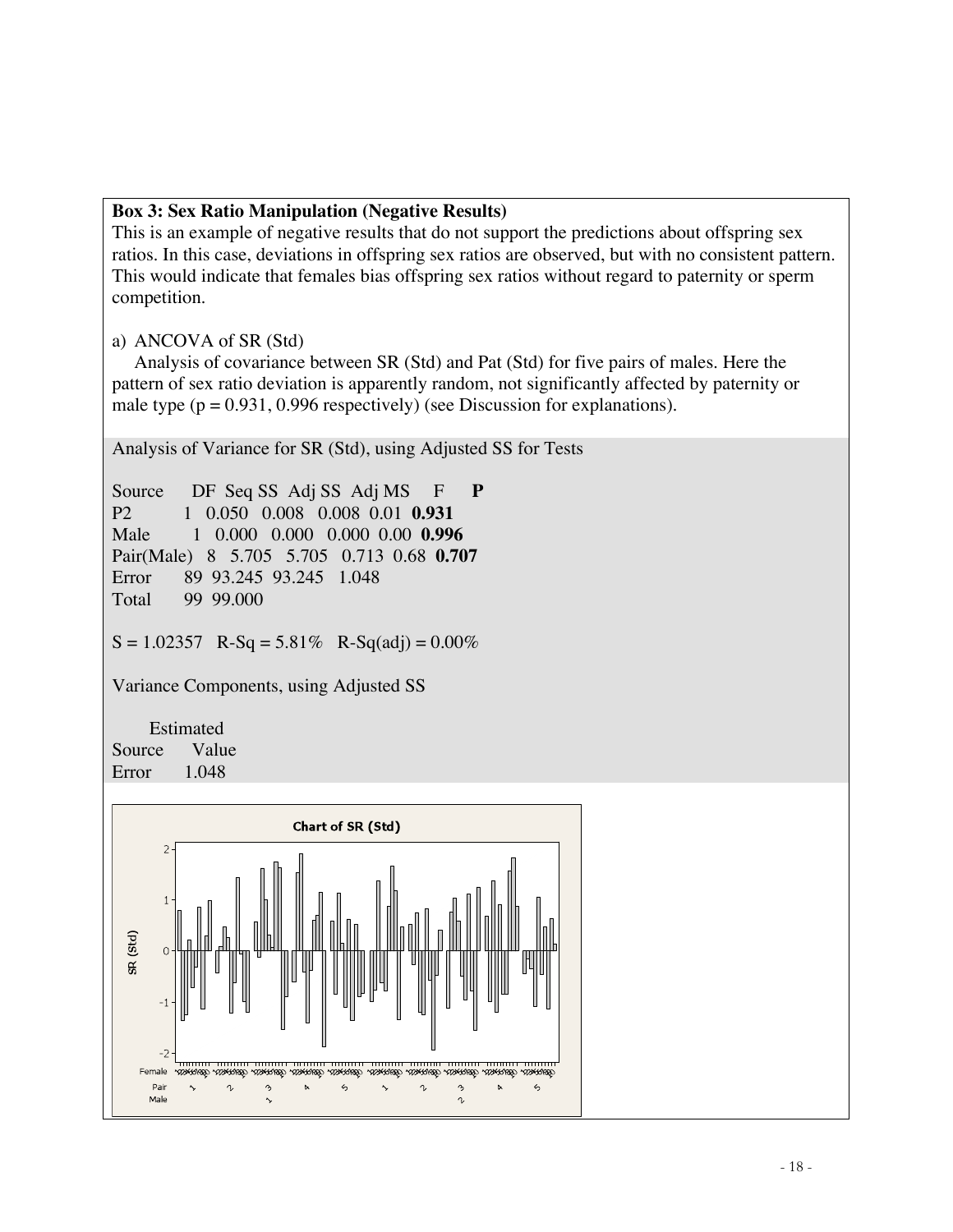**Fig. 6:** Deviations from a 0.50 sex ratio for 5 pairs of males crossed with 10 females each, standardised using a binomial distribution [SR (Std)]. Male:  $1 = MN$ ,  $2 = PR$ . There is no clear pattern behind whether males have male- or female-biased offspring sex ratios (contrast with Fig. 3).

# *3) Sex Ratio Manipulation – MN Females*

The data from the third set of crosses is of especial interest when contrasted with that from the second set. I predict that manipulation of offspring sex ratios is an adaptive response by females to maximise the indirect benefits of mating with males with 'sexy sperm' (but harmful seminal fluid)



– an evolved means of alleviating the costs of inter-locus sexual conflict. If this is the case, then MN females should have considerably reduced sex-ratio manipulation capabilities due to their reduced exposure to sexual conflict. Deviations from a 0.50 sex ratio should therefore be much smaller in both the control and experimental MN female crosses. In the experimental crosses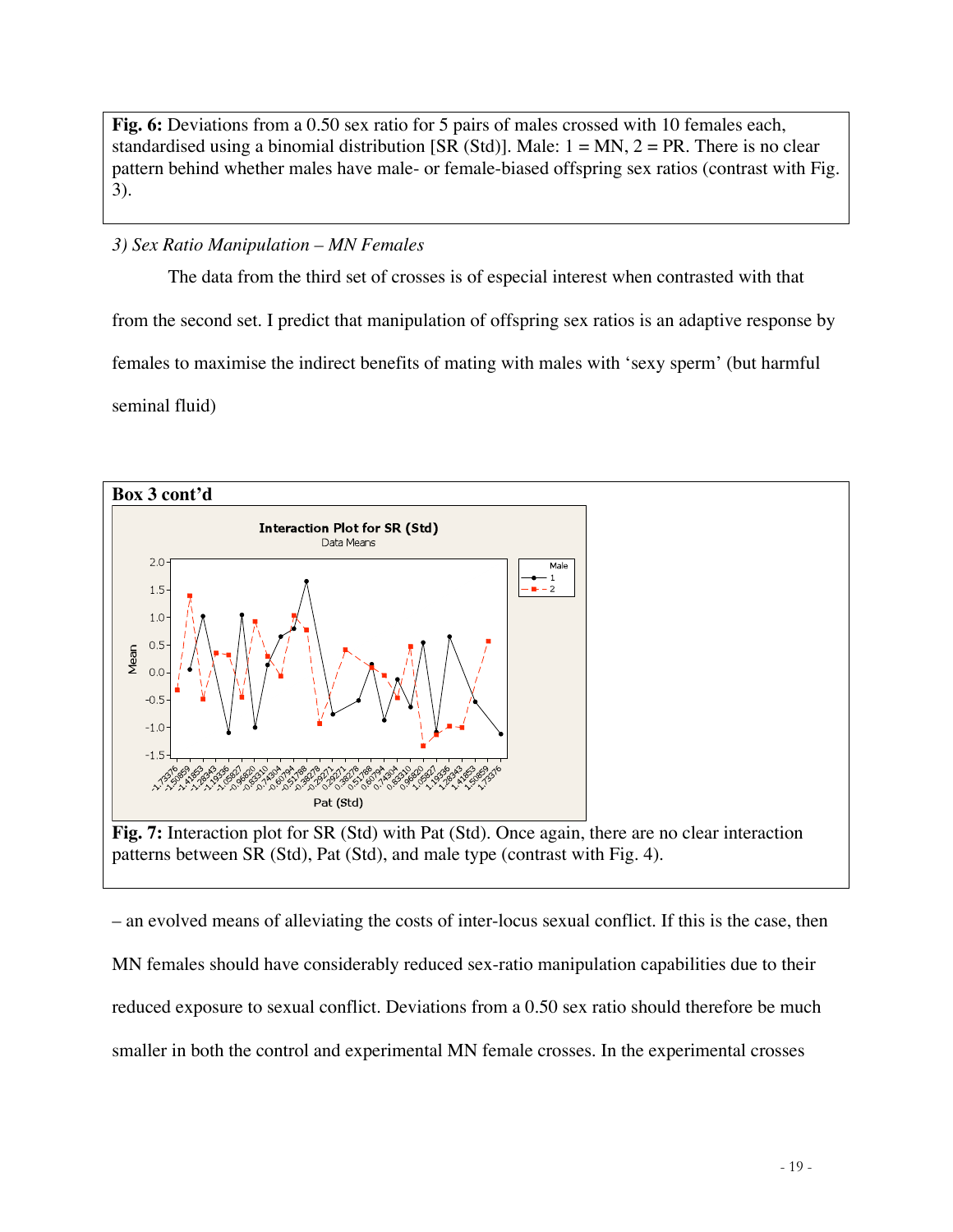especially, there should be only very low, if any, co-variance between  $P_2$  (or whether a male is MN or PR) and deviations in offspring sex ratio.

## *3) Sex Ratio Manipulation – MN Females*

The data from the third set of crosses is of especial interest when contrasted with that from the second set. I predict that manipulation of offspring sex ratios is an adaptive response by females to maximise the indirect benefits of mating with males with 'sexy sperm' (but harmful seminal fluid) – an evolved means of alleviating the costs of inter-locus sexual conflict. If this is the case, then MN females should have considerably reduced sex-ratio manipulation capabilities due to their reduced exposure to sexual conflict. Deviations from a 0.50 sex ratio should therefore be much smaller in both the control and experimental MN female crosses. In the experimental crosses especially, there should be only very low, if any, co-variance between  $P_2$ (or whether a male is MN or PR) and deviations in offspring sex ratio.

The MN females may show a similar degree, or at least a similar direction, of co-variance between  $P_2$  and sex ratio bias. In this case, the observed deviations in offspring sex ratios are likely due at least in part to some male effect, as opposed to differential female utilisation of sperm or some other form of female cryptic choice (see Eberhard 1996).

### *Discussion*

### **Interpretation of Results**

Thus far, we have delineated three categories of possible results for the second set of crosses. First, there could be no significant bias in offspring sex ratio. This result would be unexpected and, based on existing data described earlier, unlikely (see Chippindale 2001, Long & Pischedda 2005, Pischedda & Chippindale 2006, Fuller & Mousseau 2007, Price & Hosken 2007).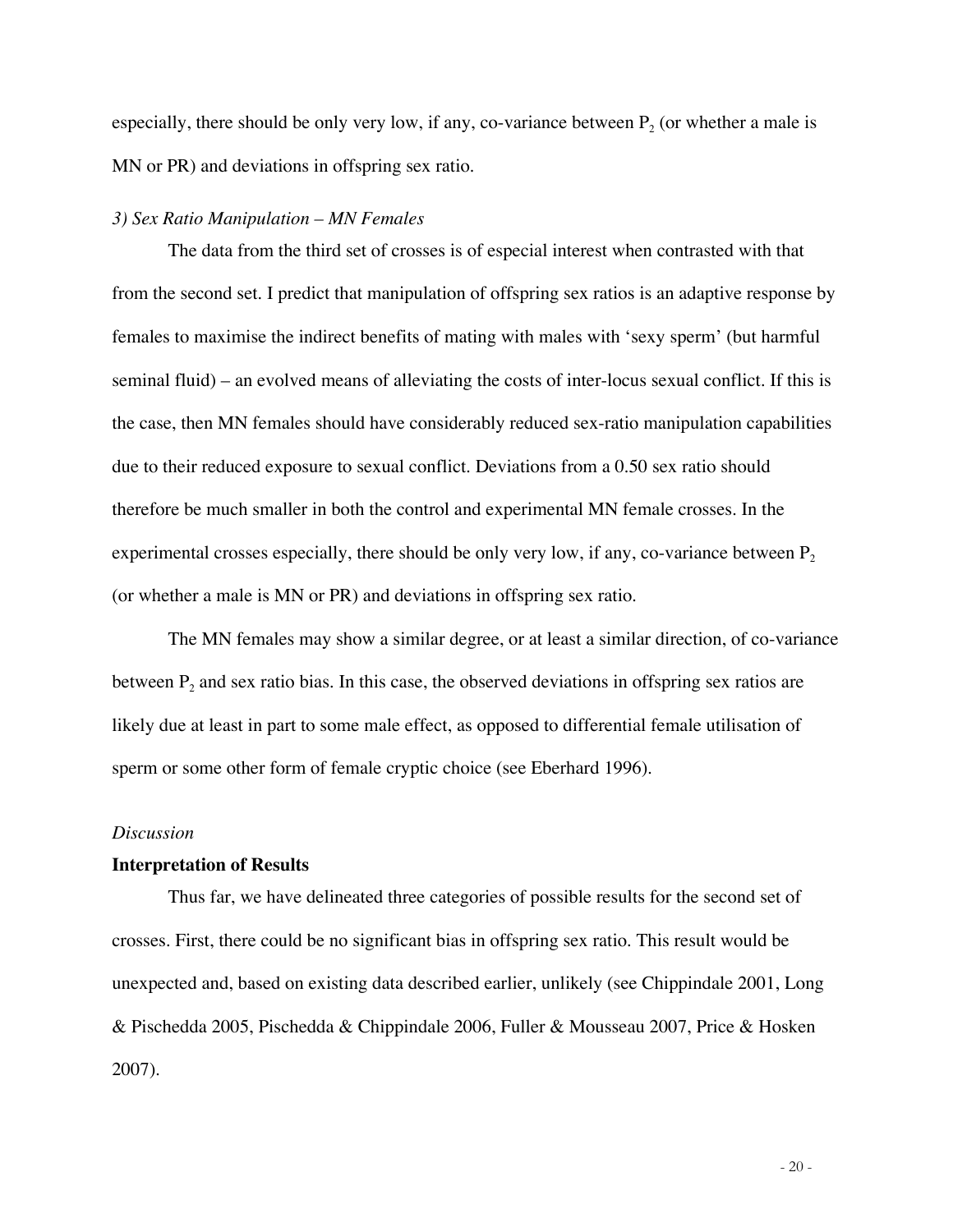Second, there could be significant deviations from a 0.50 offspring sex ratio which are not, however, correlated with sire paternity rates. This result, while negative with regard to our predictions, does still lend support to the Trivers & Willard model of sex allocation. As explained above, it is fully expected that adaptive offspring sex ratio manipulation will evolve, as it increases fitness. The lack of any correlation with male manipulative ability and performance in sperm competition would be puzzling, though, given the considerable negative impact of this sexual conflict on reproductive success (Holland & Rice 1999). It is possible over several generations of separate breeding, the informational cues linked to sperm competitive ability within each population (MN or PR) may differ. This would effectively "blind" PR females to differences in sperm competitive ability between MN and PR males. Females would thus exercise their sex ratio manipulation abilities based not on sperm competition but other factors (Fuller & Mousseau 2007). However, as sperm competition and male harm are mediated by closely linked physiological mechanisms (Wolfner 1997), and increased resistance to male harm in PR females applies to both PR and MN males (Holland & Rice 1999), it is unlikely that PR females will not also be able to recognise differences in sperm competitive ability across populations.

Third, we could see a significant positive systematic co-variance between paternity and sex ratio bias. The degree of co-variance could range from relatively weak to fairly strong (e.g. >0.8 S.D.), indicating the relative importance of sperm competition for indirect fitness benefits through sons. The degree of co-variance is predicted to be intermediate in value. This may be due partly to sperm limitation, which reduces the ability of females to bias offspring sex ratio (Fuller & Mousseau 2007). The main reason, though, is that females sired by manipulative PR fathers suffer no obvious reduction in fitness. In intra-locus conflict scenarios in *Drosophila* and

- 21 -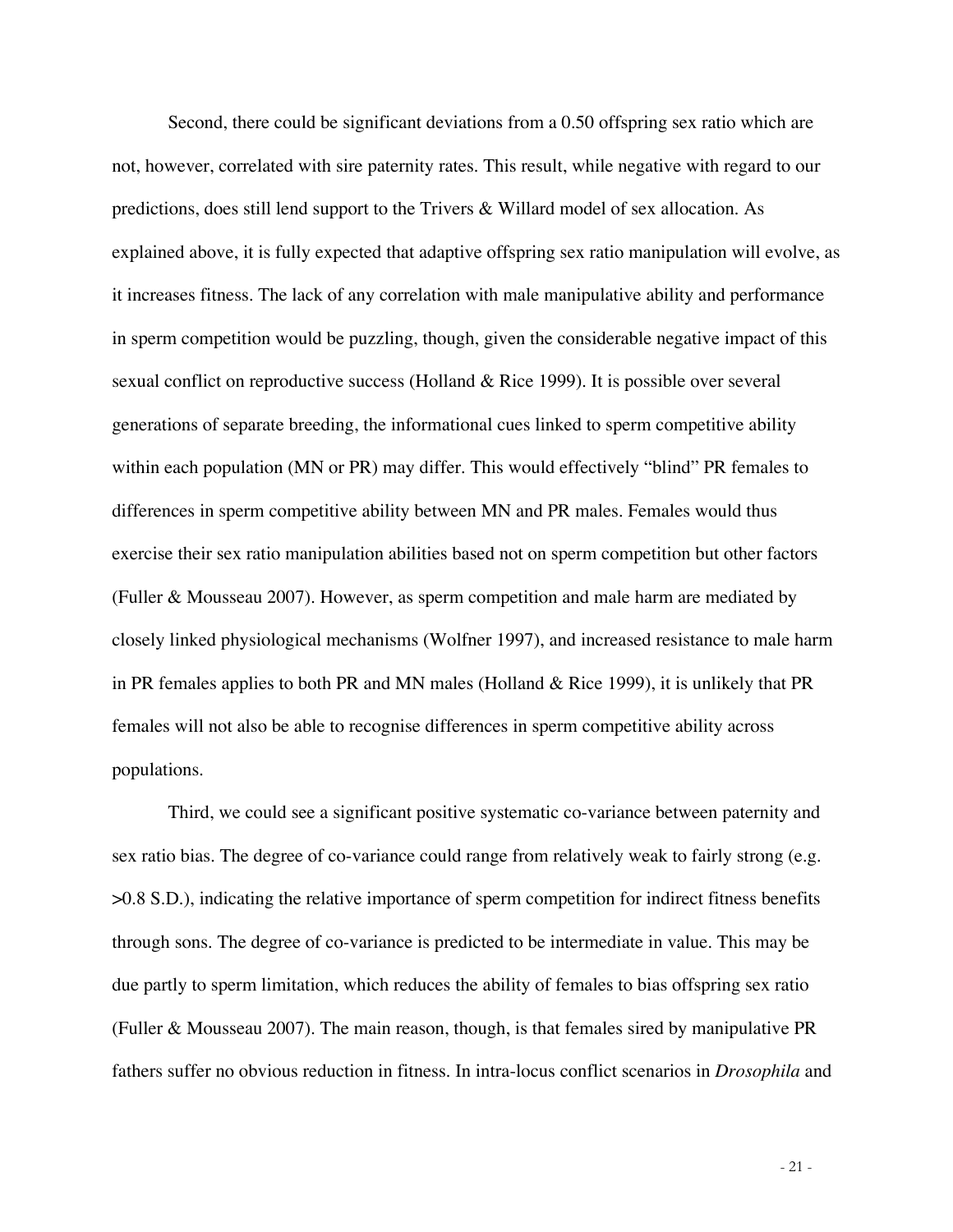other species, 'good male' genotypes are often actually detrimental in females (Calsbeek & Sinervo 2004, Price & Hosken 2007). This results in strong selection pressure on females to manipulate offspring sex allocation. As there is no apparent cost to having female offspring from PR sperm, there is no selection pressure to *reduce* the number of daughters sired by PR males in favour of daughters from MN males (see Fig. 2); there is only a selective advantage to having more sons by PR males and fewer by MN males. The effects of differences in male manipulative ability on offspring sex allocation are thus likely to be fairly moderate compared to the effects of intra-locus conflict. In addition, populations in which the predicted sex ratio manipulation occurs are expected, as a whole, to have somewhat male-biased sex ratios. Based on Fisherian sex allocation principles, too great a deviation from a 0.50 sex ratio will counteract the benefits of having more sons with 'sexy sperm'. This too will act to moderate the degree of sex ratio bias by females.

Even a moderate positive co-variance would strongly support the Trivers & Willard model, unless the results of our third set of crosses show that offspring sex ratio manipulation is primarily due to male rather than female effects. This is highly unlikely, though, as previous studies have shown that although the precise physiological mechanism is not known, differential fertilisation success of X- and Y-bearing sperm is apparently under female control (Mange 1970, Long & Pischedda 2005).

### **Budget & Feasibility**

The proposed study should be fairly straightforward to carry out, as *Drosophila*-handling protocols are very well developed. *Drosophila* are easy and inexpensive to maintain in a laboratory environment. With their short generation times, the experiment should take no longer than 2-3 years, including breeding the MN and PR populations. Due to the large number of

- 22 -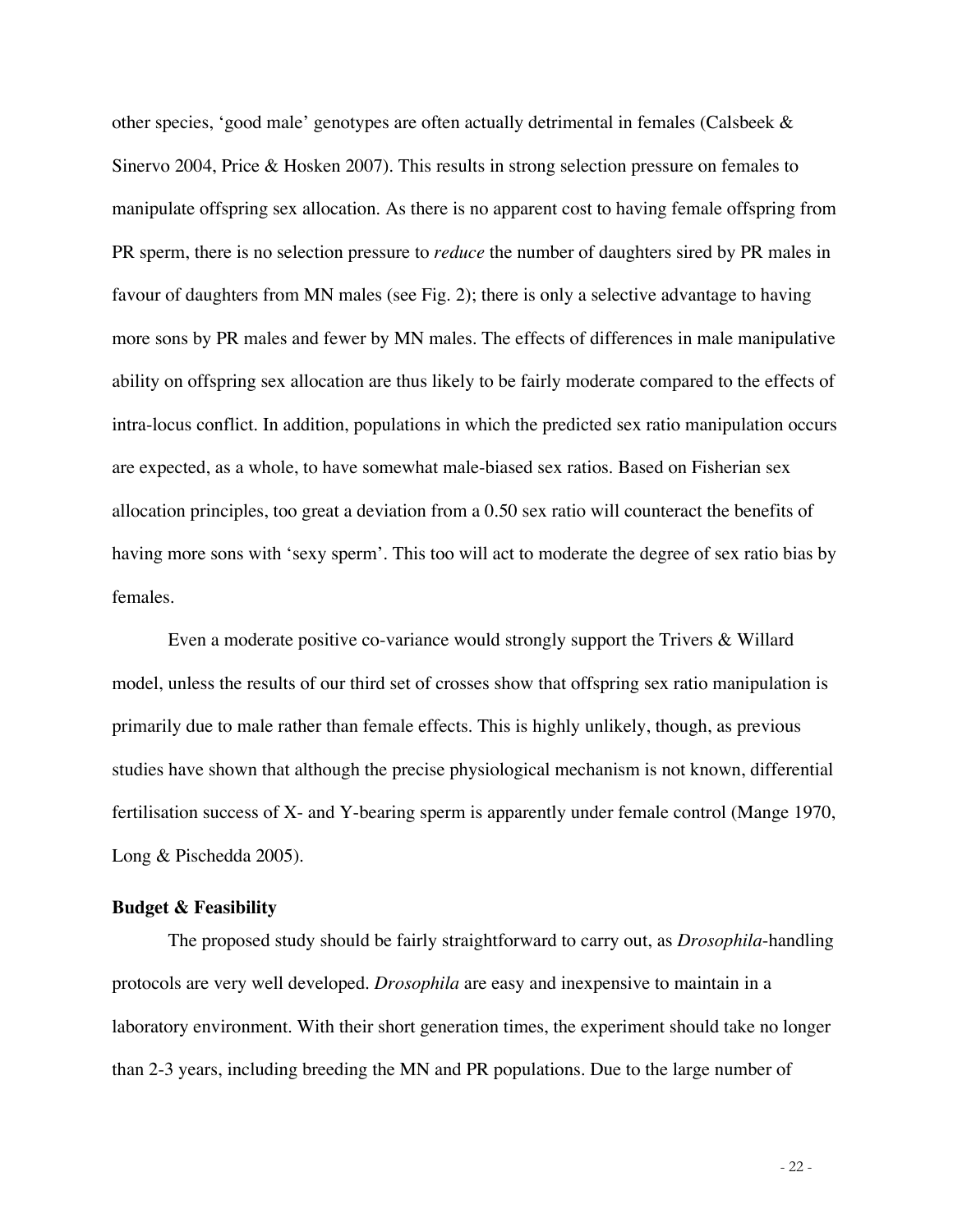replicates, a fair amount of space – several standard-sized teaching laboratory rooms – will be required. The crosses will also be labour-intensive, requiring a large number of man-hours. The protocols are not complex, however, and thus can easily be performed by undergraduate research assistants with a minimum of training. In addition, since paternity analyses are purely visual (based on the *bw* and rd<sup>*s*</sup> phenotypes), expensive molecular methods can be dispensed with. While not exceptionally fast or easy, therefore, the proposed study is by no means unfeasible, comparable perhaps with a standard dissertation.

Based on the grants used to fund a number of similar studies (e.g. Holland & Rice 1999, Long & Pischedda 2005), I estimate that this study will require on the order of \$250,000 in funding over two or three years. Most of this will go towards hiring research assistants to help with the crosses. Maintaining the *Drosophila* populations, carrying out the crosses, and collecting the data will directly require only a small amount of funding. The amount of funding required is well within the average NSF funding award for the biological sciences – an average amount of approx. \$115,000 per year for 2.8 years in 2006 and 2007 (NSF).

### **Relevance**

Few existing studies have examined the role of the Trivers & Willard sex allocation model in sexual conflict, and most of these deal with intra-locus conflict. In addition to supporting the model, our predicted results will give it a fascinating new dimension – the interaction between inter-locus sexual conflict and sex allocation.

When we consider that female *Drosophila* actually prefer mating with males which are more detrimental to their survival (Friberg & Arnqvist 2003), these results would seem to support the 'sexy sperm' hypothesis of Keller & Reeve (1995) and Evans & Simmons (2008). However, under the Trivers & Willard model, females in a polyandrous situation are expected to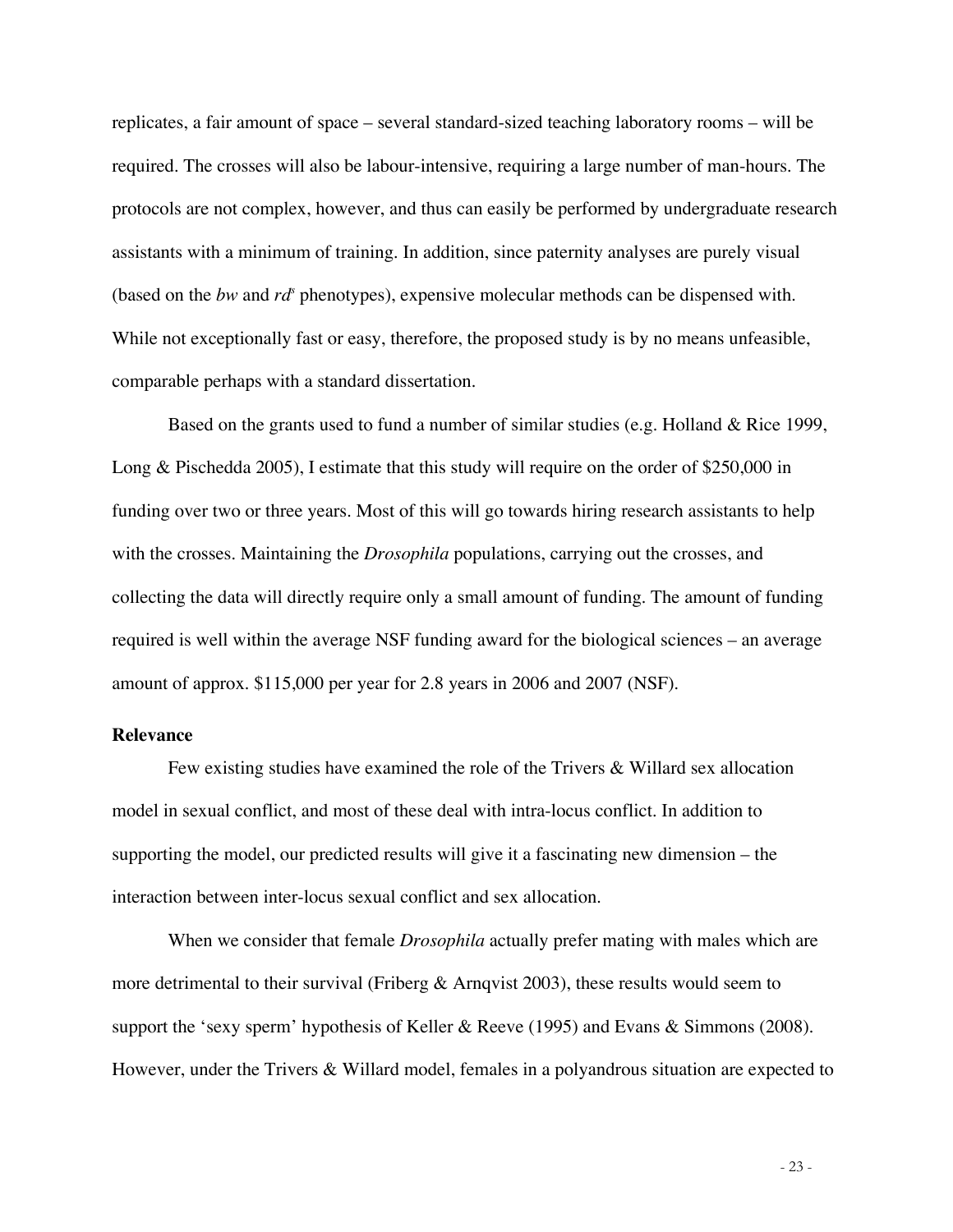bias offspring sex ratios according to paternity *regardless of* the overall fitness effects of polyandry, because in either case differential sperm use confers indirect benefits. Whether these indirect benefits are enough to offset the cost of multiple mating and thereby allow females to 'gain by losing' (Cordero & Eberhard 2003) is not shown by the results of these experiments. The question of whether indirect fitness benefits through 'sexy sons' or sons with 'sexy sperm' are enough to actually increase female fitness is much debated. There is evidence both in favour of (see Arnqvist & Nilsson 2000) and against (see Brown et al. 2004) the 'gain by losing' idea. Neither side of the argument contradicts our predictions, and adaptive offspring sex ratio bias is expected to evolve in either case. To decide whether 'gain by losing' truly occurs would require further experiments with the  $F_1$  sons of our experimental females, to assay indirect fitness benefits gained in the currency of grandchildren.

Until such experiments are performed, therefore, we cannot rule in favour of or against the 'gain by losing' scenario. Nevertheless, given the results of Friberg & Arnqvist (2003), our predicted results would lend support to the 'sexy sperm' hypothesis by providing females with a means of mitigating the costs of sexual conflict. As this hypothesis has been proposed as an explanation for the origin and maintenance of polyandry (Keller & Reeve 1995, Jennions & Petrie 2000, Evans & Simmons 2008), our results could help shed further light on this issue, and on the connection between polyandry and sexual conflict.

Even more interestingly, if our results (and those of follow-up fitness assays) support the 'gain by losing' scenario, they would imply that by evolving to adaptively manipulate offspring sex ratios, females may not only alleviate the costs of sexual conflict, but even resolve a conflict situation into a cooperative one in which the fitness of both partners increases. This would add a whole new level to our understanding of sexual conflict. The phenomenon of sexual conflict lies

- 24 -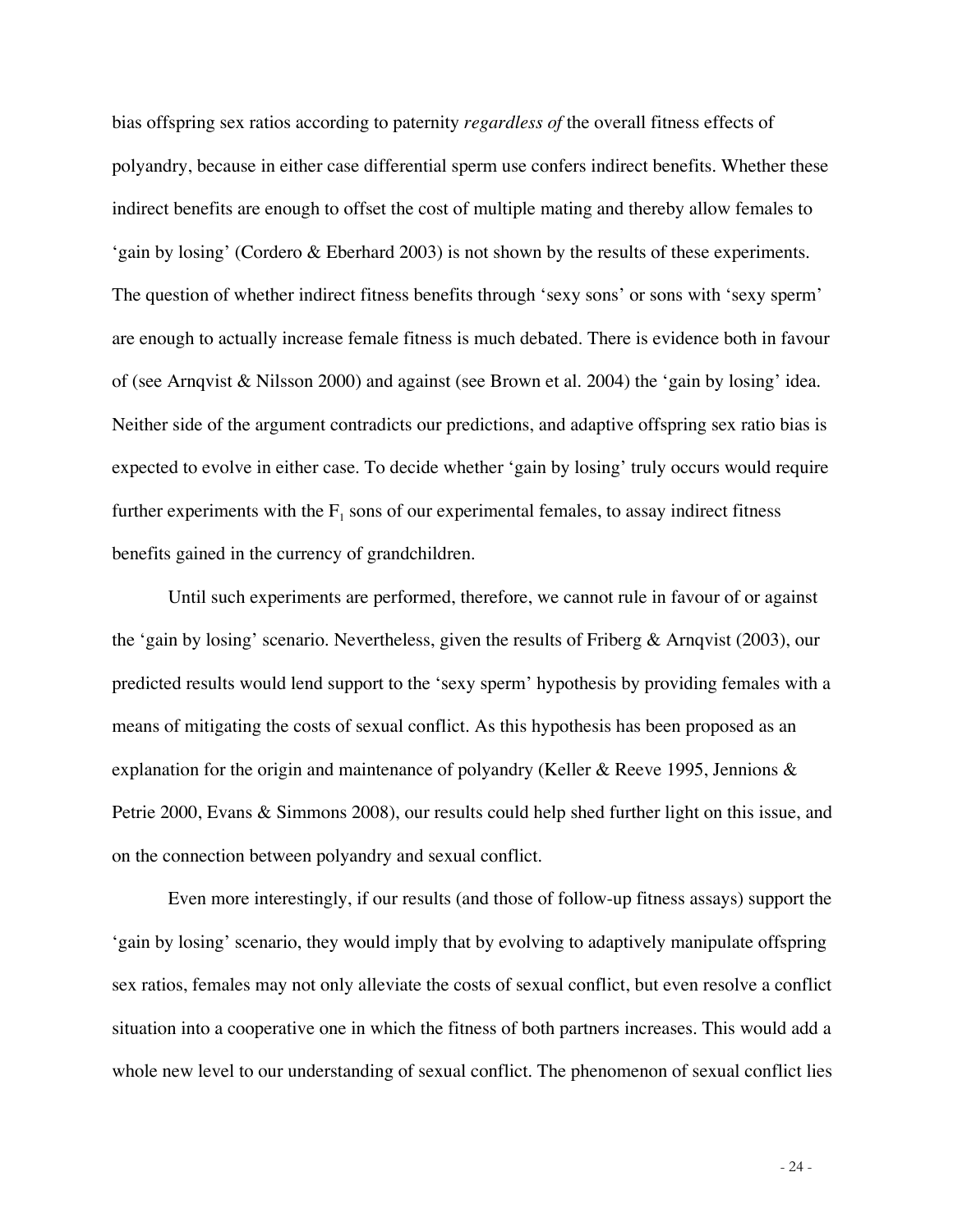at the conjunction of the two most important and fundamental processes in biology, natural and sexual selection, and offers insight into them both. A question which deepens our understanding of it is thus well worth exploring.

### *References*

- Adams M.D., Celniker S.E., Holt R.A., Evans C.A., Gocayne J.D., et al. (2000) The Genome Sequence of *Drosophila melanogaster*. *Science* 287: 2185-2195
- Arnqvist G., Nilsson T. (2000) The evolution of polyandry: multiple mating and female fitness in insects. *Anim. Behav.* 60: 145-164
- Arnqvist G., Rowe L. (2005) Sexual Conflict. Princeton University Press, Princeton
- Bateman A.J. (1948) Intra-Sexual Selection in *Drosophila*. *Heredity* 2: 349-368
- Birkhead T.R. (1998) Cryptic Female Choice: Criteria for Establishing Female Sperm Choice. *Evolution* 52: 1212-1218
- Brown W.D., Bjork A., Schneider K., Pitnick S. (2004) No evidence that polyandry benefits females in *Drosophila melanogaster*. *Evolution* 58: 1242-1250
- Calsbeek R., Bonneaud C. (2008) Postcopulatory fertilization bias as a form of cryptic sexual selection. *Evolution* 62: 1137-1148
- Calsbeek R., Sinervo B. (2004) Within-clutch variation in offspring sex determined by differences in sire body size: cryptic mate choice in the wild. *J. Evol. Biol.* 17: 464-470
- Carver G.L. (1937) Studies on Productivity and Fertility of *Drosophila* Mutants. *Biol. Bull.* 73: 214-220
- Chapman T., Liddle L.F., Kalb J.M., Wolfner M.F., Partridge L. (1995) Cost of mating in *Drosophila melanogaster* females is mediated by male accessory gland products. *Nature* 373: 241-244
- Chapman T., Arnqvist G., Bangham J., Rowe L. (2003) Sexual conflict. *Trends Ecol. Evol.* 18: 41–47
- Chippindale A.K., Gibson J.R., Rice W.R. (2001) Negative genetic correlation for adult fitness between sexes reveals ontogenetic conflict in *Drosophila*. *Evolution* 98: 1671-1675
- Cordero C., Eberhard W.G. (2003) Female choice of sexually antagonistic male adaptations: a critical review of some current research. *J. Evol. Biol.* 16: 1-6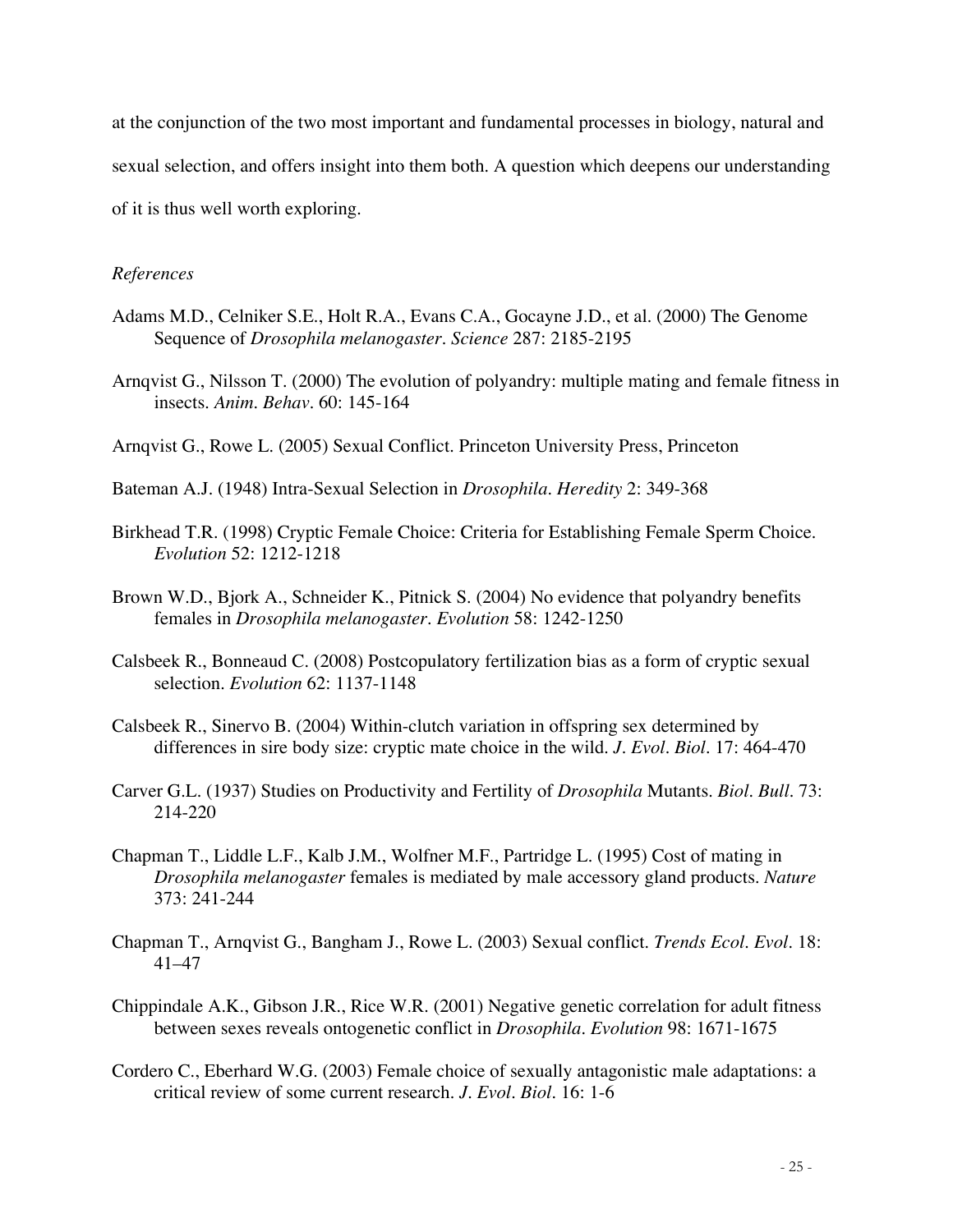Darwin C.R. (1871) The descent of man, and selection in relation to sex. John Murray, London

- Dukas R. (2005) Learning affects mate choice in female fruit flies. *Behav. Ecol.* 16: 800-804
- Eberhard W.G. (1996) Female Control: Sexual Selection by Cryptic Female Choice. Princeton University Press, Princeton
- Eberhard W.G. (2005) Evolutionary Conflicts of Interest: Are Female Sexual Decisions Different? *Am. Nat.* 165: S19-S25
- Evans J.P., Simmons L.W. (2008) The genetic basis of traits regulating sperm competition and polyandry: can selection favour the evolution of good- and sexy- sperm? *Genetica* 134: 5- 19
- Friberg U. (2005) Genetic Variation in Male and Female Reproductive Characters Associated with Sexual Conflict in *Drosophila melanogaster*. *Behav. Genet.* 35: 455-462
- Friberg U., Arnqvist G. (2003) Fitness effects of female mate choice: preferred males are detrimental for *Drosophila melanogaster* females. *J. Evol. Biol.* 16: 797-811
- Fuller B.A., Mosseau T.A. (2007) Precision in sex allocation is influenced by mate choice in *Drosophila melanogaster*. *J. Evol. Biol.* 20: 1700-1704
- García-González F. (2004) Infertile Matings and Sperm Competition: The Effect of "Nonsperm Representation" on Intraspecifc Variation in Sperm Precedence Patterns. *Am. Nat.* 164: 457-472
- Gavrilets S., Arnqvist G., Friberg U. (2001) The Evolution of Female Mate Choice by Sexual Conflict. *Proc. R. Soc. Lond. B* 268: 531-539
- Gromko M.H., Pyle D.W. (1978) Sperm Competition, Male Fitness, and Repeated Mating by Female *Drosophila melanogaster*. *Evolution* 32: 588-593
- Gromko M.H., Gilbert D.G., Richmond R.C. (1984) In: Smith R.L. (ed.), Sperm Competition and the Evolution of Animal Mating Systems. Academic Press, New York, pp. 371-426
- Holland B., Rice W.R. (1998) Perspective: Chase-Away Sexual Selection: Antagonistic Seduction Versus Resistance. *Evolution* 52: 1-7
- Holland B., Rice W.R. (1999) Experimental removal of sexual selection reverses intersexual antagonistic coevolution and removes a reproductive load. *Proc. Natl. Acad. Sci. USA* 96: 5083-5088
- Jennions M.D., Petrie M. (2000) Why do females mate multiply? A review of the genetic benefits. *Biol. Rev.* 75: 21-64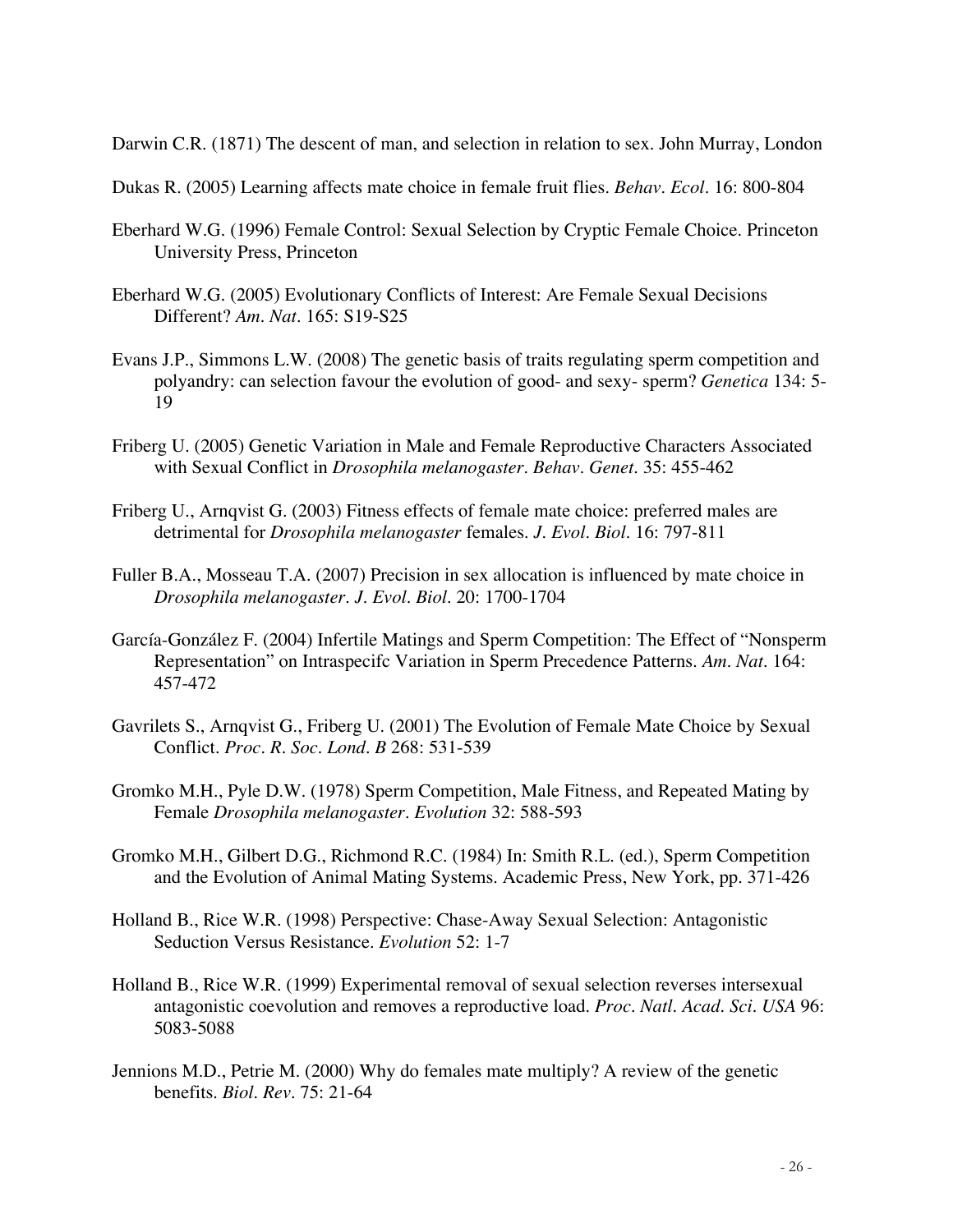- Keller L., Reeve H. K. (1995) Why Do Females Mate with Multiple Males? The Sexually Selected Sperm Hypothesis. *Adv. Stud. Behav.* 24: 291-315
- Linklater J.R., Wertheim B., Wigby S., Chapman T. (2007) Ejaculate depletion patterns evolve in response to experimental manipulation of sex ratio in *Drosophila melanogaster*. *Evolution* 61: 2027-2034
- Long T.A.F., Pischedda A. (2005) Do female *Drosophila melanogaster* adaptively bias offspring sex ratios in relation to the age of their mate? *Proc. R. Soc. B* 272: 1781-1787
- Mange A.P. (1970) Possible Nonrandom Utilization of *X* and *Y*-bearing Sperm in *Drosophila melanogaster*. *Genetics* 65: 95-106
- Nager R.G., Monaghan P., Griffiths R., Houston D.C., Dawson R. (1999) Experimental demonstration that offspring sex ratio varies with maternal condition. *Proc. Natl. Acad. Sci. USA* 96: 570-573
- National Science Foundation (n.d.) Summary Information: Funding Rate by State and Organisation. Retrieved November 9 2008, from National Science Foundation's Budget Internet Information System: http://dellweb.bfa. nsf.gov/awdfr3/default.asp
- Parker G.A. (2006) Sexual conflict over mating and fertilization: an overview. *Phil. Trans. R. Soc. B* 361: 235-259
- Pischedda A., Chippindale A.K. (2006) Intralocus Sexual Conflict Diminishes the Benefits of Sexual Selection. *PLoS Biol.* 4: 2099-2103
- Pitnick S., Markow T.A. (1994) Male Gametic Strategies: Sperm Size, Testes Size, and the Allocation of Ejaculate Among Successive Mates by the Sperm-Limited Fly *Drosophila pachea* and Its Relatives. *Am. Nat.* 143: 785-819
- Price T.A.R., Hosken D.J. (2007) Evolution: Good Males Are Bad Females. *Curr. Biol.* 17: R168-R170
- Rice W.R. (1996) Sexually antagonistic male adaptation triggered by experimental arrest of female evolution. *Nature* 381: 232-234
- Rice W.R., Stewart A.D., Morrow E.H., Linder J.E., Orteiza N., Byrne P.G. (2006) Assessing sexual conflict in the *Drosophila melanogaster* laboratory model system. *Phil. Trans. R. Soc. B* 361: 287-299
- Trivers R.L., Willard D.E. (1973) Natural Selection of Parental Ability to Vary the Sex Ratio of Offspring. *Science* 179: 90-92